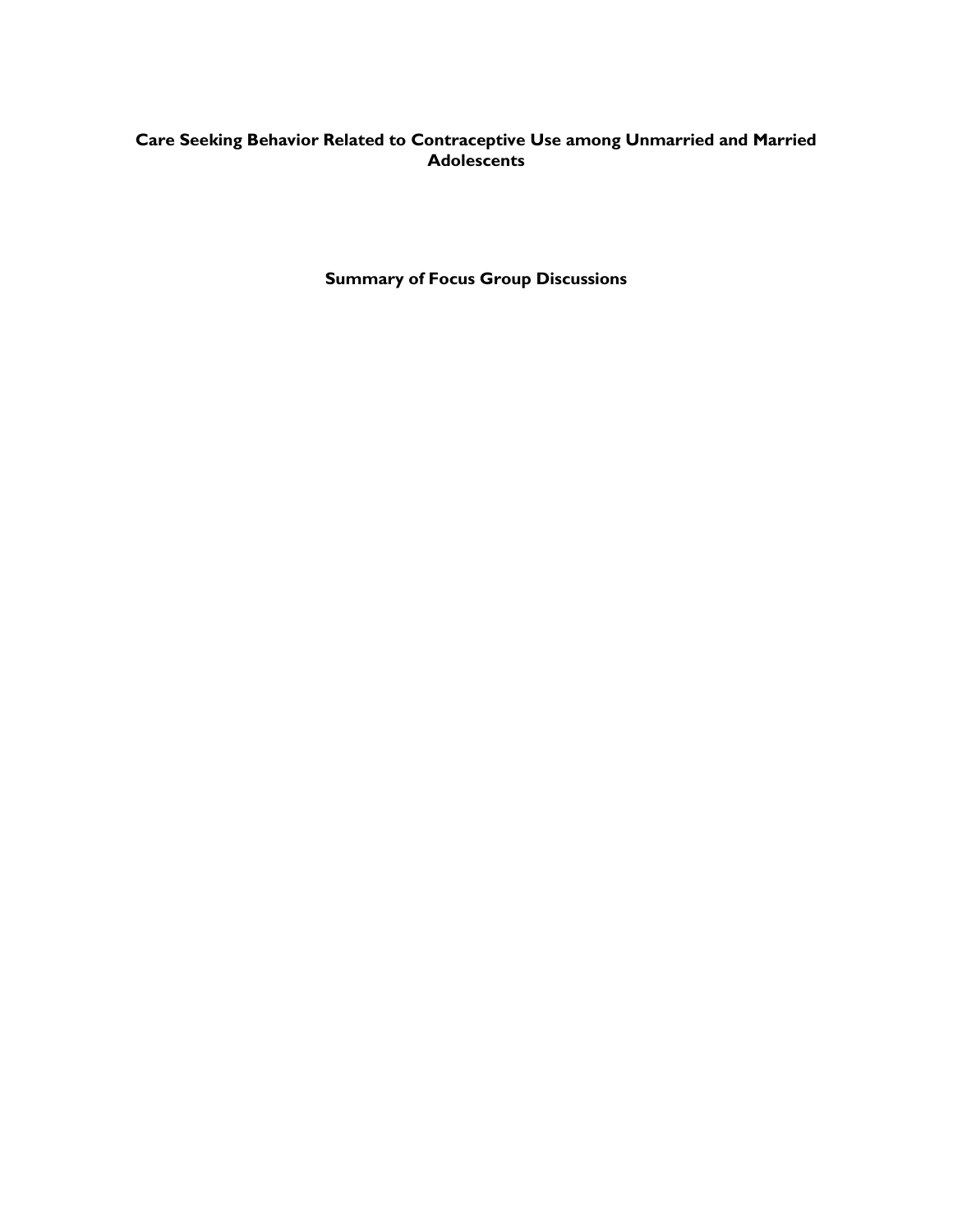# **Contents:**

- **1. Introduction - 3**
- **2. Methodology - 3**

# **3. Findings from FGDs - 4**

- A. Married Adolescent Girls 4
- B. Husbands of Married Adolescent Girls 10
- C. Unmarried Adolescent Girls 16
- D. Unmarried Adolescent Boys 20

# **4. Recommendations - 24**

# **5. Tools - 26**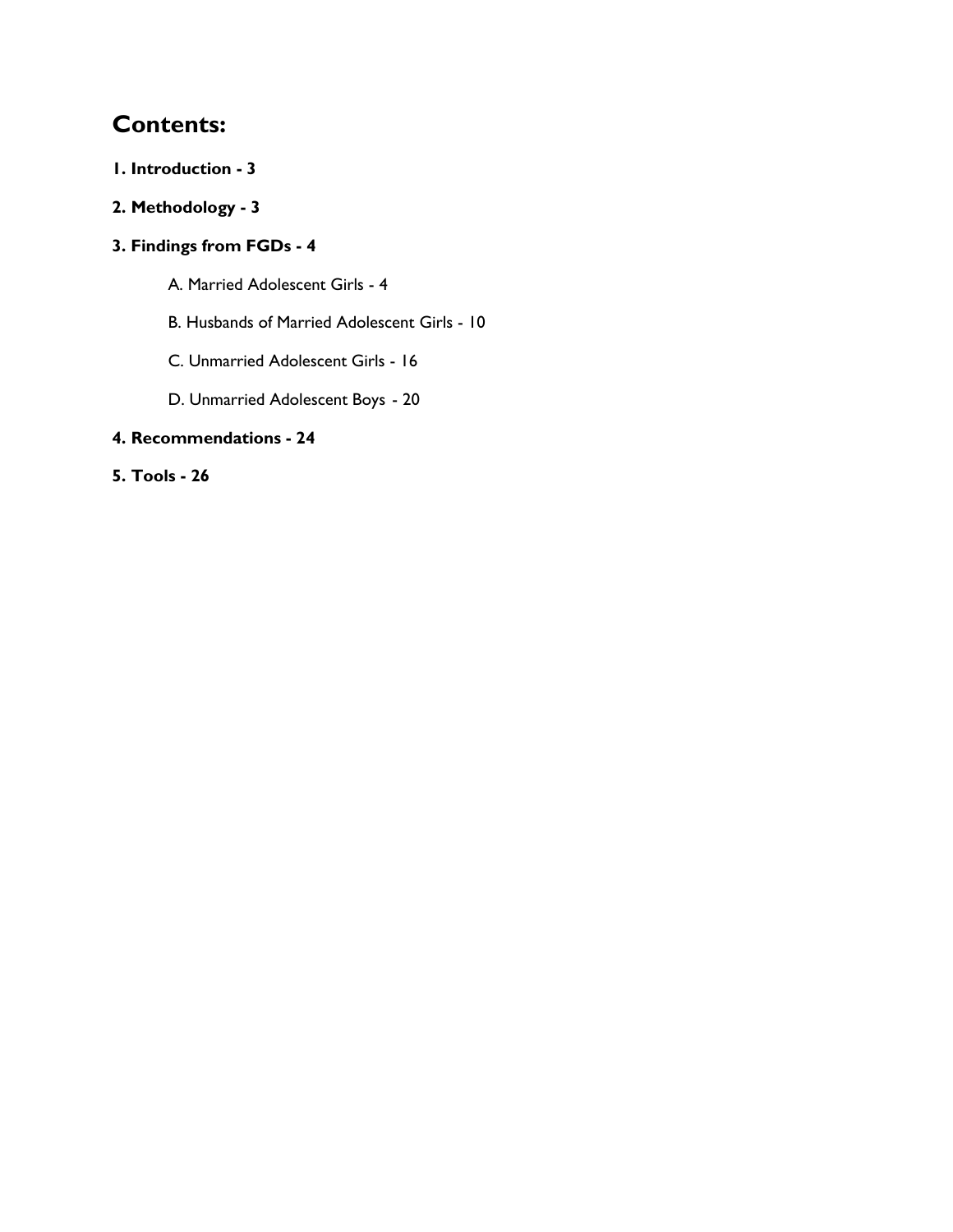# **1. Introduction**

To strengthen the findings of the quantitative survey described in the main report, a separate team consisting of Moderator and notes taker held focus group discussions (FGDs) to get more in-depth, qualitative information. FGDs were conducted with married adolescent girls, their husbands, unmarried adolescent girls, and unmarried adolescent boys in same two districts of Madhya Pradesh (MP) and Odisha, the states where the quantitative survey was carried out. Most FGDs were done in villages other than those surveyed; the exception was that FGDs with husbands of married adolescent girls were conducted in the same village where married adolescent girls had been interviewed in the qualitative survey.

# **2. Methodology**

A trained moderator generated the discussion using FGD guidelines (see Section 5, Tools) to ensure that all important issues were covered. While the moderator was to encourage a free-flowing discussion, he/she was also to keep the discussion on topic, to elicit comments from each participant on the key issues, to probe into critical and sensitive issues that could have a bearing on needed interventions, and to look at the group dynamics. However, the moderator was trained only to guide the discussion, not to give an opinion on any issue.

Each FGDs required 8-10 participants. So that participants could see and hear each other, they were seated in a circle. The duration of a discussion was 1 to 1.5 hours.

A note taker recorded the proceedings, which also were audiotaped to prevent data loss and enable better analysis after the discussion.

The FGDs were conducted with informed consent of the participants: Before an FGD started, participants were clearly informed that the information they shared was confidential and would be used only for research purposes. They were told they could leave the FGD at any time if they felt uncomfortable. Finally, their consent was taken.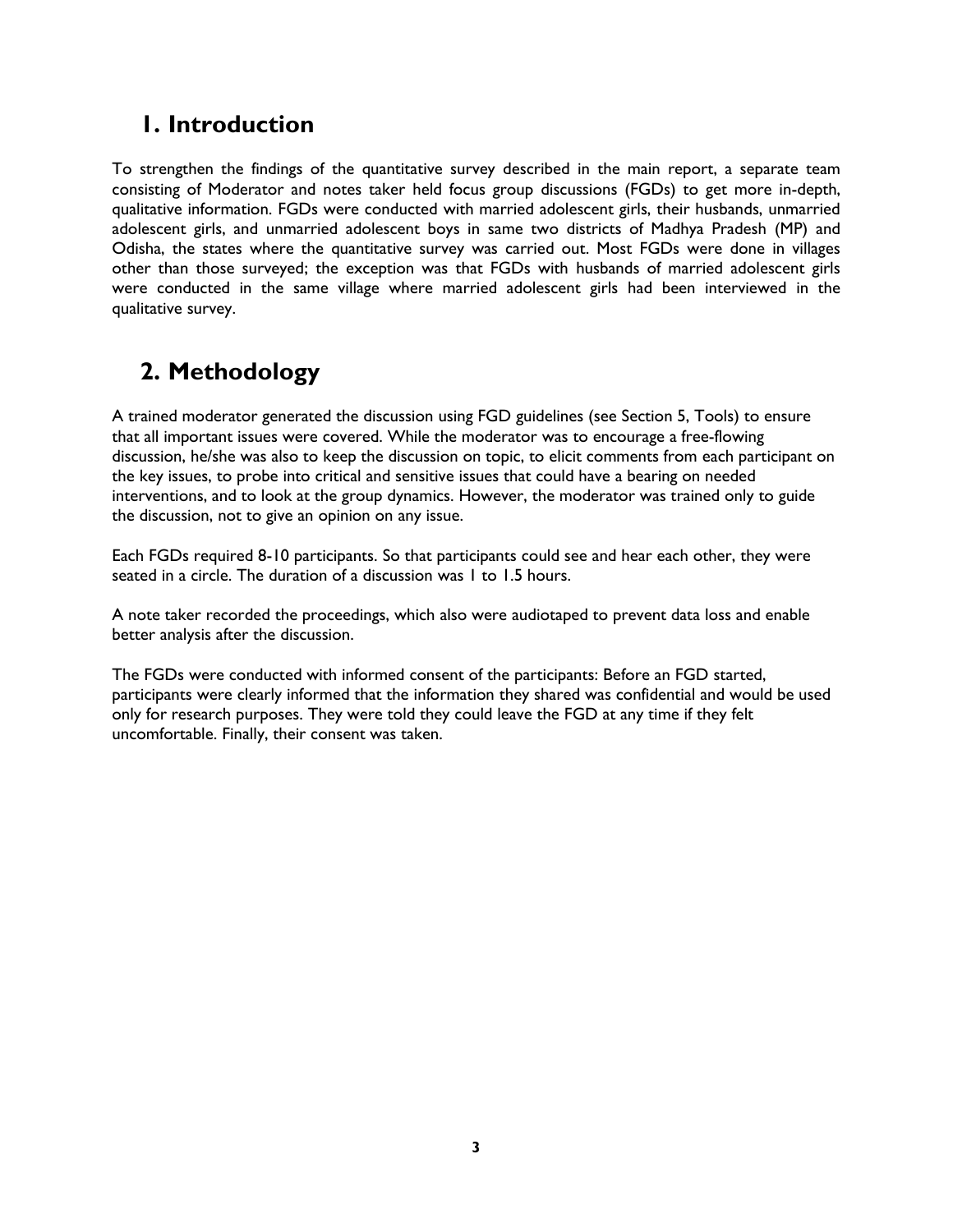# **3. Findings**

This section presents the responses and comments made during the FGDs, arranged by the four types of FGD (with married adolescent girls, their husbands, unmarried adolescent girls, and unmarried adolescent boys).

# **A. Married Adolescent Girls**

 Location/Place of FGD: Village Karmasa Hata Block Baldevgarh and Village Nain Badi, Block Tikamgarh, District Tikamgarh, in MP), Village Padadia, Block GairatGanj, Village Alampur, Block GairaGanj, District Raisen, M.P and Village Khaira, Block Gunupur and Village Serigumma, Block Kalyansinghpur, District Rayagada, Kundura and NanadpurBlock, District Koraput, in Odisha

# **A. 1 Background**

Thirty-six married adolescent girls ages 15-19 years from Tikamgarh and Raisen districts of MP were interviewed in these FGDs. The majority of them had a grade 5 to 12 education and except for a few agricultural workers and one tailor, they were housewives. Another 36 married adolescent girls ages 15- 19 years from Rayagada and Koraput districts of Odisha were interviewed. The majority were illiterate; only a few had a 2-9<sup>th</sup> grade education. All in Odisha were housewives except for a few who worked as laborers.

# **A. 2 Family Aspirations**

After the introduction and consent, discussion started with the moderator showing participants two photographs. The photos were of:

- 1. A rural couple from a poor neighborhood, with 4 or 5 children
- 2. A rural couple from a poor neighborhood, with 2 children

The participants were asked to view the photos one by one and answer/comment on the following questions:

- 1. How would you describe the family in this picture?
- 2. Do you think they are happy with the number of children they have? Why?
- 3. What aspirations do you think they have for themselves or their families? Probe: e.g., education, health, prosperity
- 4. Are these aspirations going to be easy or difficult for them to achieve? Why?

All the participants in both states had a similar reaction. They pointed out that the children in the larger family did not look well fed/nourished or well educated. They noted that a small family is a happy family – this was a common theme across the FGDs.

# **A. 3 Free listing**

Participants were asked to describe what words, phrases, or idioms people commonly use:

# **1. When a man or woman spaces or limits the number of children they have:**

All participants had a similar response: The couple is intelligent for choosing to do this; they space their children because they don't want to have children very close to each other. A few women from Odisha also said "families space or limit the number of children when child is young or there is a financial problem."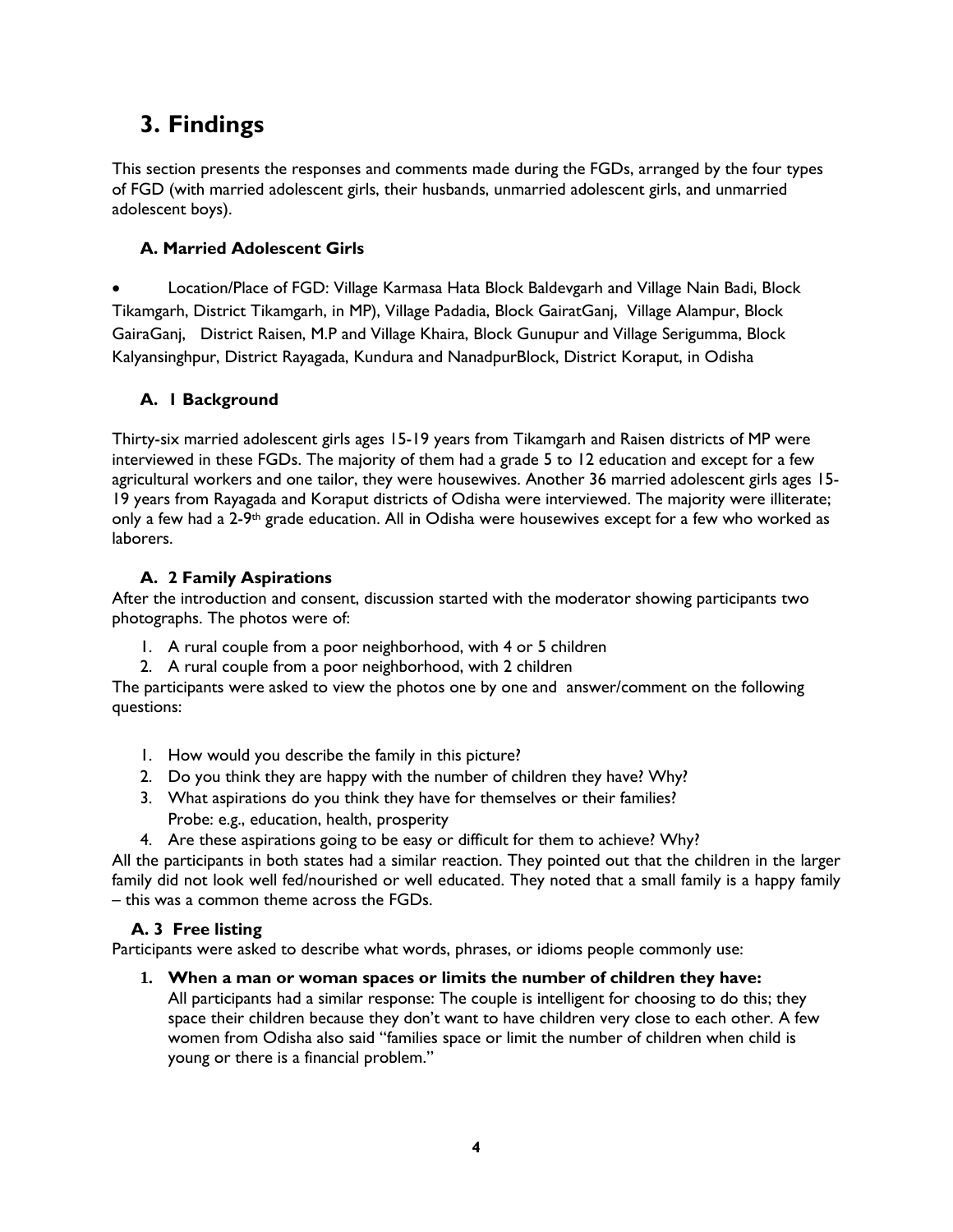**2. You can use birth control to prevent pregnancy up to three or four hours after unprotected sex:**

Most of the participants said that this is a wrong practice since it can facilitate the wife developing health issues. Some of the participants suggested that a couple should use the pill to avoid pregnancy.

### **3. Taking medicine or having a procedure to end a pregnancy:**

All participants agreed that this is called '*Garbhpat'* (abortion). They also agreed that this is a wrong practice as it can lead to weakness in the woman's body.

**4. The loss of pregnancy in the first five months through natural causes:** The majority of the participants mentioned that this is due to God's will and brings a lot of sadness to the family members. This is a myth on abortion in both the state.

### **5. A method or methods used to prevent pregnancy:**

Some of the participants could list family planning methods such as pills, condoms, and injections. A few mentioned methods such as Copper-T, sterilization and ECP, traditional herbs, rhythm, and withdrawal. Many of them did not respond. This shows that many married adolescent girls are not aware of family planning methods.

### **A. 4. Sources of information on family planning:**

Most of the participants from MP said an ASHA was their main source of information about family planning services. They said that pills, condoms, and injectables were available in their village. They added that they prefer using government hospitals for most services even though these facilities are very crowded.

The groups from Odisha also mentioned TV, newspapers, AWCs, and peer meetings as sources of information about family planning methods.

### **A. 5.Reasons for NOT currently using any family planning method:**

Adolescent girl participants in all districts cited family pressure and lack of awareness as common reasons for not using family planning services. No religious beliefs were associated with non-use of any family planning method.

### **A. 6. Benefits of using contraception:**

Participants were asked about the benefits of using contraception. Those in MP said that couples, especially younger women, can use pills or Copper-T along with injections to limit their family size and create a gap between the children. Some of them also mentioned condoms and suggested that after two children, sterilization could be done. Similar findings were noted for Odisha.

### **A. 7. Attitude of husbands and mothers-in-law:**

Participants were asked to talk about the attitude of husbands or mothers-in-law about using contraceptives. Participants in the various FGDs were similarly divided in their responses: Some said that the husbands were supportive and others mentioned that their husbands and in-laws were opposed to it.

### **A. 8. Advantages and risks in following actions:**

Participants were asked what are the advantages and risks in following actions:

# **Using the oral contraceptive pill to space or limit number of children**

Nearly half of all participants were unaware of contraceptive pills and only one of them knew that pills could be used if the couple does not want to have a child. Some participants in MP noted the risks as well as benefits associated with oral contraceptives and said that they can be used for regulating periods. They added that if used too much, they can cause weakness.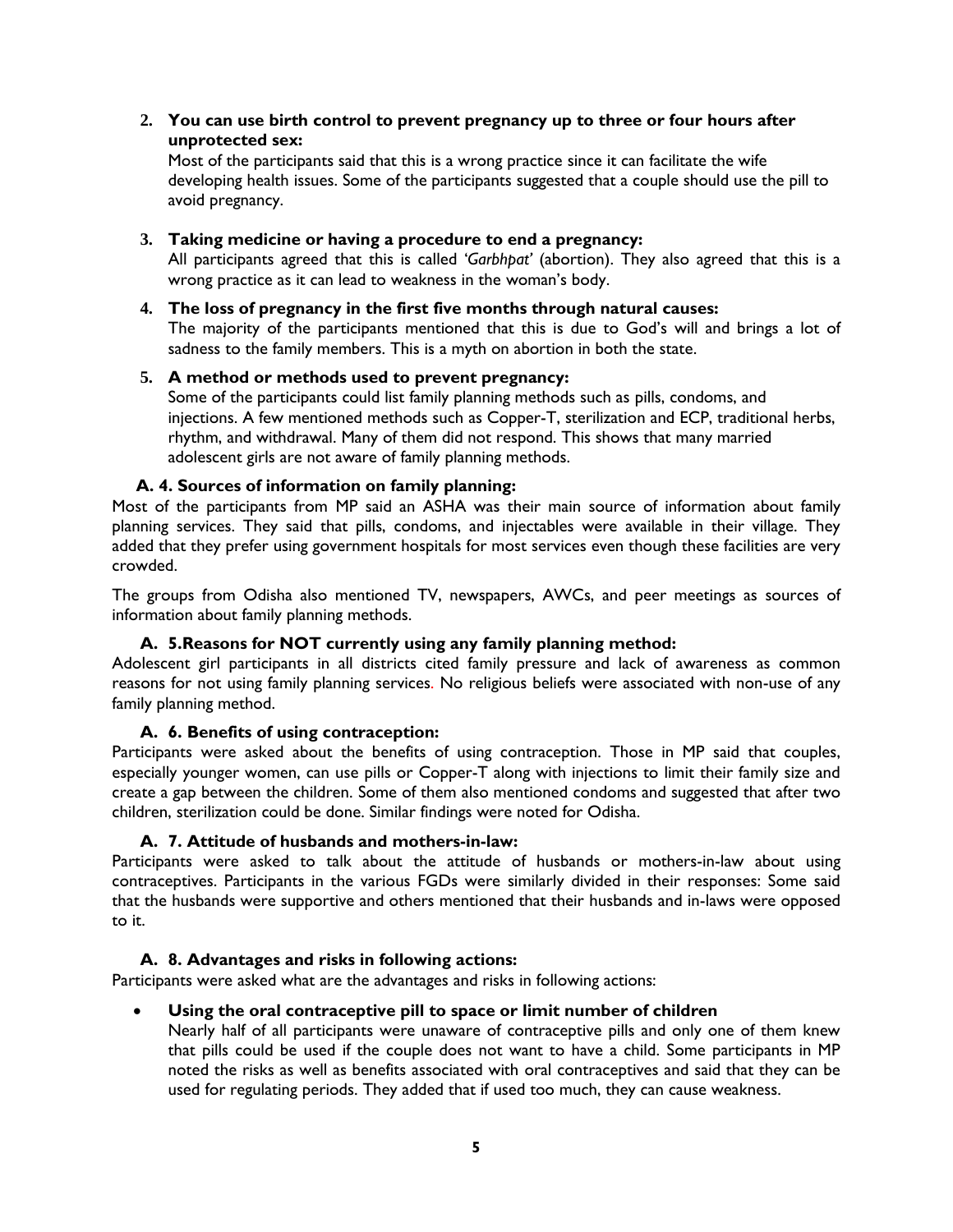The participants from Odisha reported that weakness and nausea are side effects of taking the pill, and periods become irregular. A few of them added that the pill causes vertigo (dizziness), nausea, and bleeding, and one said "it destroys the uterus." However, all of them agreed that pill is easily available and easy to use.

# **Getting pregnant soon after having a child**

Participants agreed that a mother having two children very close to each other can impact the health of all three of them. They also mentioned that it would be difficult to manage the children, the first child would not get mother`s milk, and she would not able to take good care of the .first child. A few participants from Odisha mentioned that if the mother becomes pregnant soon after the first child, the next child will be weak and mother's hemoglobin (Hb) will be low.

### **Getting sterilized to limit the number of children**

Most of the participants talked about the benefits of sterilization and said that this will lead to healthier families. Others mentioned that if one of the child dies and the woman wants to become a mother again, she can't.

### **Having a birth under 18 years of age**

The majority of the respondents agreed that giving birth before 18 years of age can lead to serious problems for both the mother and the child.

### **Using a condom for family planning**

All the participants from both the groups had heard about condoms but did not have accurate knowledge about its benefits. Participants from Odisha knew that condoms are helpful as they prevent conception and help control family size. But some of them mentioned that use of condoms causes itching and no enjoyment in sexual relations.

### **Having 6 children**

All the participants agreed that it is disadvantageous to have six children as that makes it difficult to provide an education and other necessities to all family members.

### **Having an abortion**

The majority of the participants agreed that abortion is very risky and will weaken the mother. One participant from MP mentioned that it can also cause loss of eyesight. A few participants from Odisha were of the opinion that the mother can get cancer and repeated abortions can result in her not being able to have a child in the future. Myths on abortion are common in both states.

### **Using fertility awareness to space or limit number of children**

Most of the participants had incomplete and inaccurate knowledge about this topic.

### **A. 9. Discussion on abortion:**

Some participants had never heard the term abortion while others had heard about abortion but were not aware of abortions occurring in their own village. They mentioned that abortion services are available in both government and private hospitals. Some participants said that abortion causes physical weakness and sometimes even death.

In discussing abortion, participants in Odisha said that it is a serious problem as it brings great dishonor to the family and negatively impacts the health of the female. A few noted that unmarried women go to private hospitals and married ones go to government hospitals for abortion services.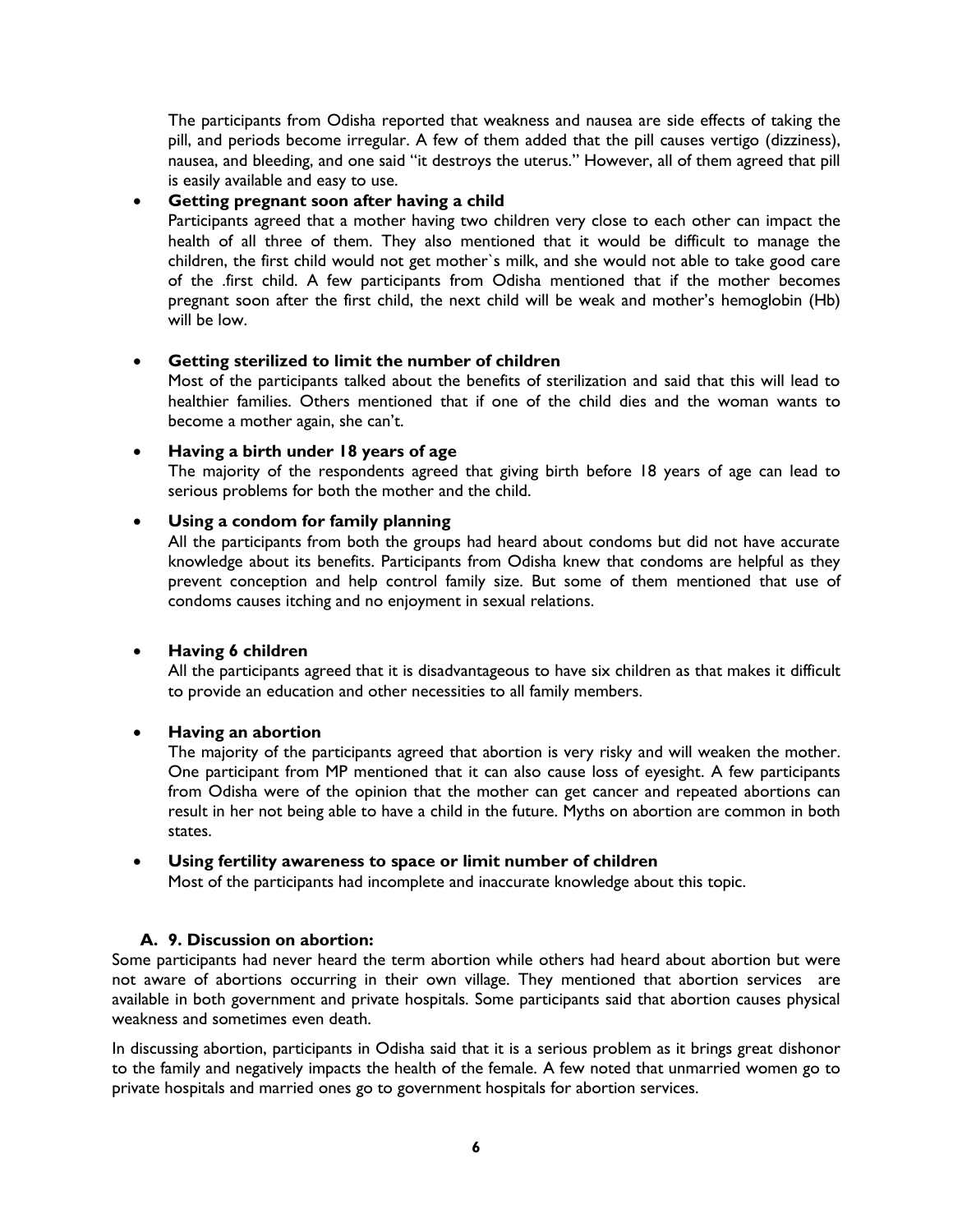## **A. 10. Decision making for family planning Technique: Storytelling and discussion**

In this activity, the moderator read out a fictional story about a rural Indian couple (from MP/Odisha). After reading part one, the moderator started a discussion using the questions provided. In part two, the story picked up again two months later; again, there was discussion using the questions provided.

### **Story, part one**

[*Wife's name*] Rani is 18 years old and recently married to [*husband's name*] Atul. At the local clinic, she has seen a poster about family planning methods that couples can use to space the birth of their next child and she thinks it would be good to wait a while before she and her husband have their first child. Rani isn't sure how Atul would feel about this and isn't sure what to do.

### **Discussion prompts:**

- **1. Why is Rani thinking about using family planning?**
- **2. What do you think will happen next? `**
- **3. Who could she talk to about her feelings?**

All the participants in each group agreed that Rani is thinking about family planning as she is too young and does not want to have children right away. She shared her thoughts with her husband as he would be smart enough to help her and couples should always communicate about such decisions.

All the FGD participants agreed that the wife usually initiates discussions regarding the use of family planning, and the method used. Religious beliefs have no role in the use of these methods.

### **4. Who has the most influence over deciding when and how many children to have? Why?**

Most of the participants in both states agreed that both the husband and wife should have an equal role in deciding the timing and number of the children they have. That said, groups in Odisha said that the husband knows more about family planning methods and what is right and wrong. Some of the participants said that sometimes friends also provide correct advice. They also said that religion has no role in the use or non-use of family planning.

# **5. If Rani were your friend, what would you advise her to do? Why?**

Most of the participants agreed that they would advise her to use family planning and not have children for 2-3 years after marriage since she is young.

# **1. Story, part 2:**

Two months later, Rani returns to the clinic and talks to the doctor about different methods of family planning. The doctor prescribes her the oral contraceptive pill. She uses this for around six months but then stops.

### **Discussion prompts:**

**What do you think prompted Rani to start using family planning?**

One group in MP said that Rani's young age made her start using family planning while the other group said that she received the motivation from visiting the doctor.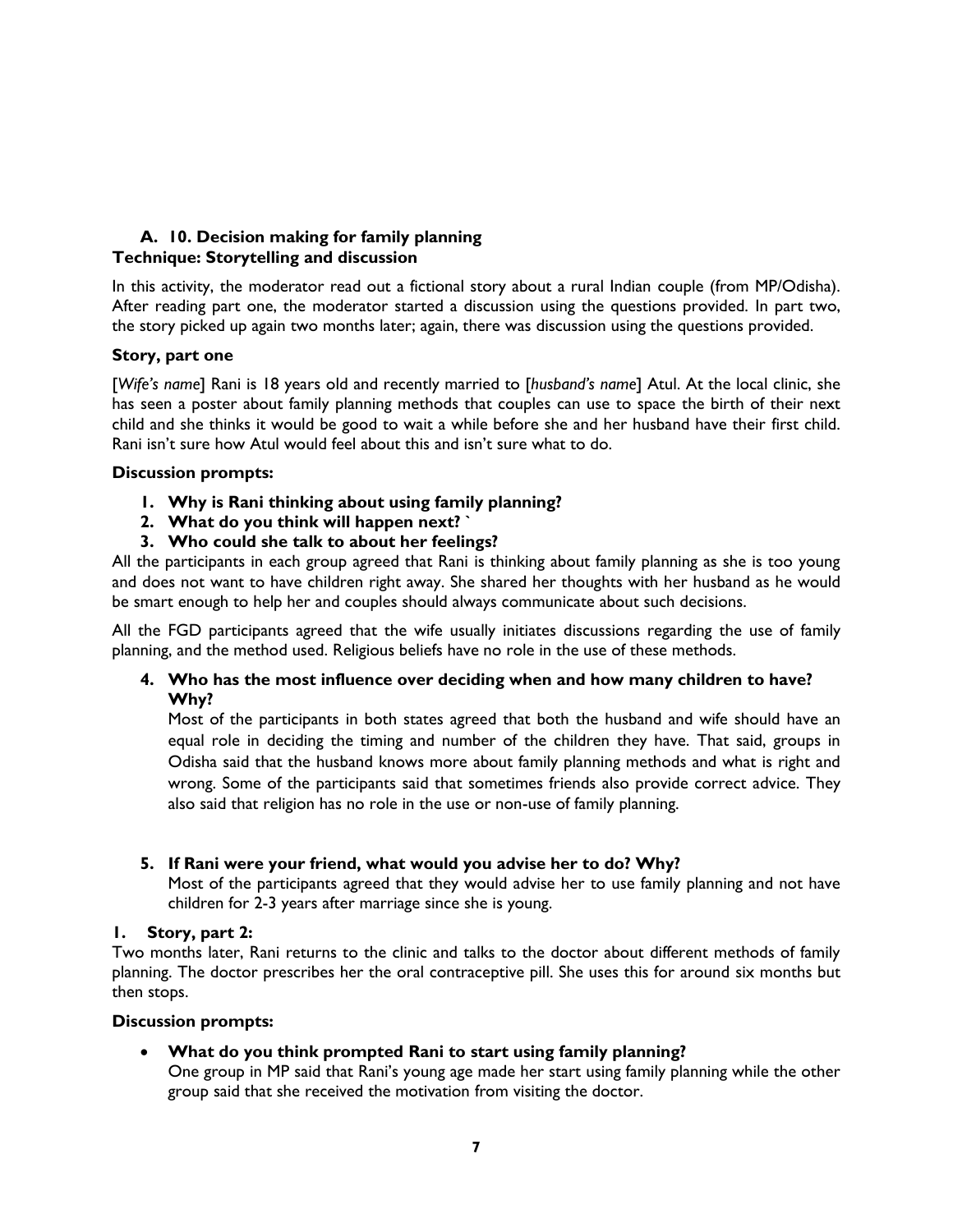The majority of participants from all groups in Odisha said that she got all her information from the clinic poster and that this convinced her to start using family planning; she was motivated and supported in this decision by her husband.

### **Why do you think she stopped using the pill?**

The groups from MP said that she stopped the pill because she and her husband were thinking of having a child now. Some of them mentioned that she might be under pressure from her mother-in-law to have a child or might be thinking of having one after seeing other couples with their children.

Most participants in Odisha suggested she stopped using pill because it was making her sick, because her mother-in-law didn't like it, or her husband stopped her.

Some group members also mentioned the reason could be heavy bleeding, irregular periods, weight gain, and fear that later on the child born will not be healthy.

### **Do you think the oral pill was a good method to use? Why?**

Participants from all the groups agreed that using Copper-T or condoms would have been better than the oral pills.

All participants in Odisha said that pill was a good method though some of them mentioned she could have used a condom or Copper-T.

### **A. 11 Community perception of service provider:**

Participants were asked to list all who are working in the field of family planning in their area and rate their performance.

The responses were as follows:

- **ASHAs** (accredited social health activists): Fifty percent of the participants from MP rated services they received from ASHAs as "ok" and 50 percent rated their services as satisfactory. In Odisha, all participants (100 percent) rated the services as good since she goes around the entire villages and provides services to all residents irrespective of caste and is reliable.
- **ANMs** (auxiliary nurse midwives): The participants from MP rated these services as satisfactory. In contrast, all the participants from Odisha rated the services as low and said that ANM visits are not regular.
- **AWWs** (Anganwadi workers): All participants, from MP as well as Odisha, rated these services as satisfactory. They said that their AWW gives out pills, condoms, and advice for sterilization. She also organizes meetings.
- **Private doctors:** Some of the participants from MP rated private doctors as "ok" and said that even though they charge higher fees, they provide good services. Participants in Odisha did not mention private doctors.

# **A. 12. Consumption of iron folic acid (IFA) tablet:**

Nearly 50 percent of participants from MP said that no one other than the pregnant women in the village is supplied with iron folic acid (IFA) tablets while only some of them mentioned that few women who were not pregnant also received IFA tablets from an ASHA. This question was not asked in Odisha.

### **A. 13. Risk perception**

### **Technique: Card ranking and discussion**

In this activity, the moderator asked participants to use "action" cards to rank a set of actions based on the level of risk they think each action poses to health. Participants placed each action card in order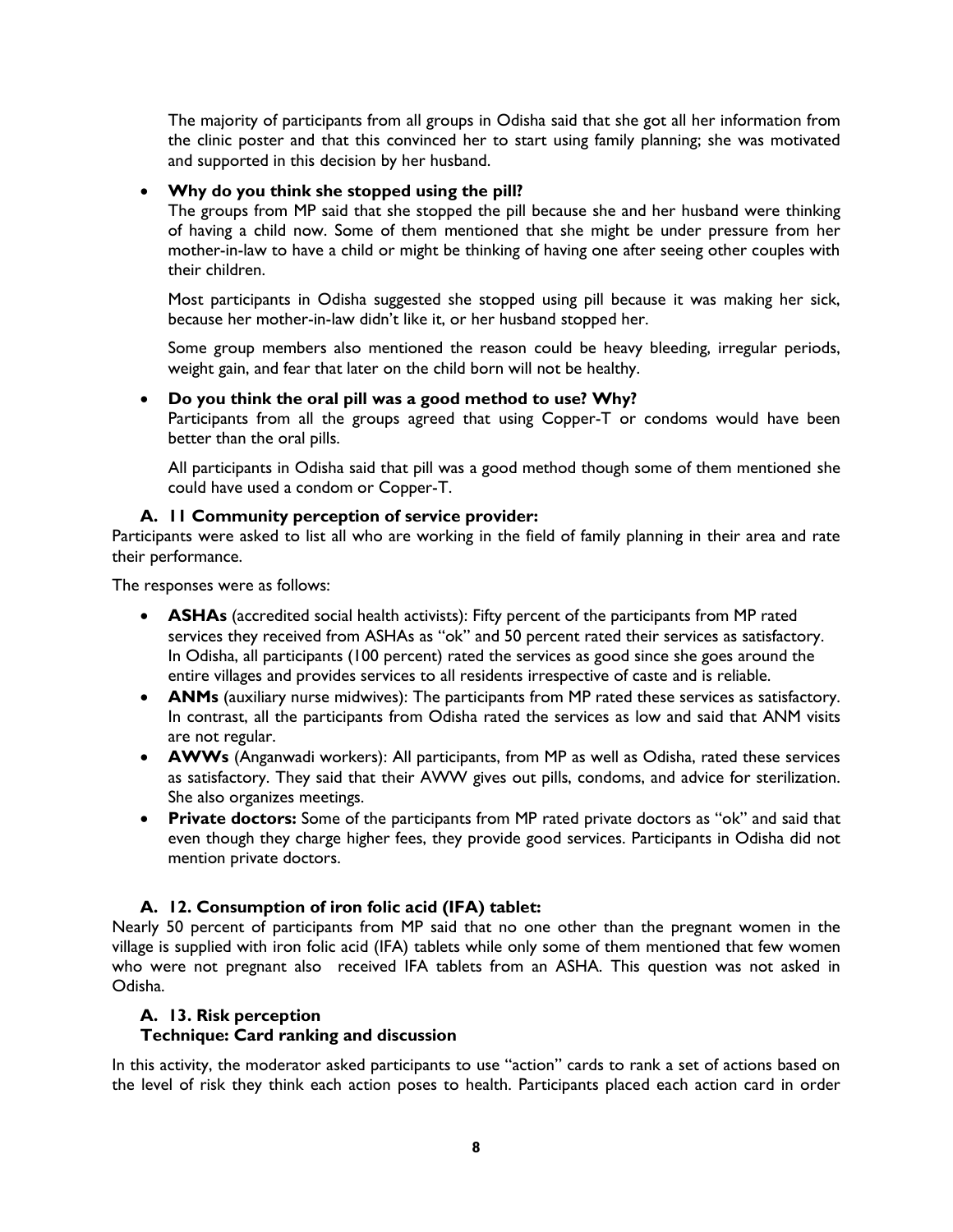from least risky to most risky. The moderator is to try to get participants to all agree on the order of the cards. If this is not possible, the moderator can use majority opinion to make the final order.

This is a good opportunity to energize the group after a lot of discussion; the moderator needs to make sure all participants are involved and moving around to place / move the action cards on the ground or floor. At the end of the activity, the moderator ensures the note taker makes a record of the final ranking.

The moderator pasted three "risk" cards on the wall – on the far left was "Least risky," in the middle "somewhat risky", and at the far right "most risky.*"*

One by one, participants were asked to arrange the action cards in order from least risky (on the left) to most risky (on the right). Meanwhile, the moderator guided the discussion for each card using the following prompts. Discussion continued until the group agreed on the order of the cards.

#### **Discussion prompts:**

- Why is this action risky?
- Why is 'x' more/less risky than 'y'?
- *For family planning methods (oral, rhythm, condom, sterilization)*: Do you think people would be more likely to use family planning if these risks did not exist?

### **Action cards**:

### **Using the oral contraceptive pill to space or limit number of children:**

1. Both groups agreed that this is the riskiest action.

Most discussants in both states said that pills were least risky as they are easily available, can be used by women of young age, and are good for spacing. One or two called pills the most risky method because they make women's periods irregular.

A few of the married girls said that pills were somewhat risky as they cause nausea and obesity. One or two called the pill the most risky method because they destroy the uterus.

### **Getting pregnant soon after having a child:**

2. All participants agreed that this is the riskiest action.

3. All the participants in MP said that it was most risky because it could be life threatening for mother and child. No one could name an advantage of the practice or called it the least risky.

Most of the participants in Odisha also said it was the most risky behavior, also because it could be life threatening for mother and child. Some of them mentioned that it was somewhat risky; as in MP, no one could name an advantage of it or call it the least risky.

### **Getting sterilized to limit the number of children:**

4. Sterilization was perceived to be somewhat risky by almost all the participants in MP, but overall the participants in Odisha reported it to be least risky as it permanently prevents pregnancy. Some of them ranked it somewhat risky because the woman cannot go to work for about 15 days after the procedure, and a few said that it was most risky because if one of the two children dies, the woman cannot get pregnant again.

### **Giving a birth under 18 years of age**

The participants in MP were divided in their opinion; some said that having a child when the mother is less than 18 years of age is most risky while one participant said that 18 is the right age to start having children. All participants from Odisha agreed that it is a most risky behavior.

### **Using a condom for family planning**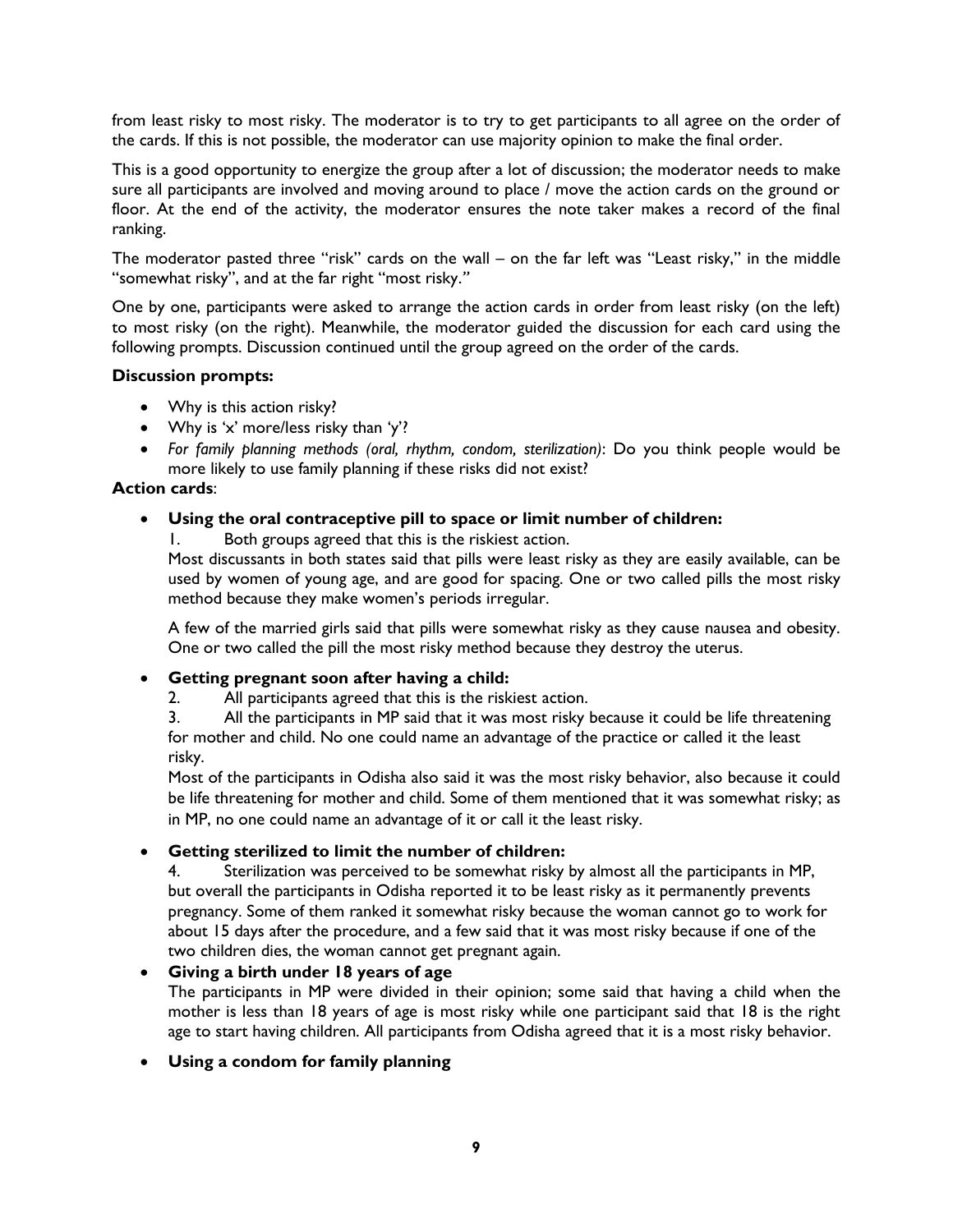This was considered the least risky method by all the participants in both states although some participants from Odisha mentioned that it was most risky as it causes infection and itching and a few of them called it is somewhat risky because there are chances of conception.

# **Having 6 children:**

5. This was considered most risky by majority of the participants as they felt that this could worsen the mother's health and parents will not be able to fulfil the desires of their children. They also added that there is no advantage in having six children.

# **Having an abortion**

All the participants perceived having an abortion as most risky as this could lead to the mother having problems such as blood loss and pain in the stomach and back.

# **Using fertility awareness to space or limit number of children**

- 6. The majority of the participants lacked knowledge about this topic.
- 7.
- **8.**

# **B. Husbands of Married Adolescent Girls**

**Village Mavai, Block Talkamgarh, Village Bigha, Block Jatara, District Tikamgarh**, **Village Nonia Bareli, and village Khargaun, Block Bareli, district Raisen, in MP**

# **Village Renga, Block Kashipur and Village Kashipur, Block Kashipur District Rayagada, Kundura and Kotpad Block, District Koraput, in Odisha**

# **9. B.1 Background**

10. Sixty-seven husbands of married adolescent girls were interviewed in four districts (two each from MP and Odisha). The majority of the husbands were literate, with a grade 5-12 education. A few participants from both states were illiterate.

# **B.2 Family aspiration**

After the introduction and consent, discussion started with the moderator showing participants two photographs. The photos were of:

- 1. A rural couple from a poor neighborhood, with 4 or 5 children
- 2. A rural couple from a poor neighborhood, with 2 children

The participants saw one photo at a time, and after each, the moderator started a discussion guide by the following questions:

- 1. How would you describe the family in this picture?
- 2. Do you think they are happy with the number of children they have? Why?
- 3. What aspirations do you think they have for themselves or their families? Probe: e.g. education, health, prosperity
- 4. Are these aspirations going to be easy or difficult for them to achieve? Why?

In talking about the first photo, all participants said that a large family with many children is not financially wise and will cause the family challenges such as matrimonial issues.

In reference to the second photo, the participants from both the groups said that the children looked happy and healthy. They commented that smaller families with fewer children remain happy as they don't have to share resources like land or food with as many people.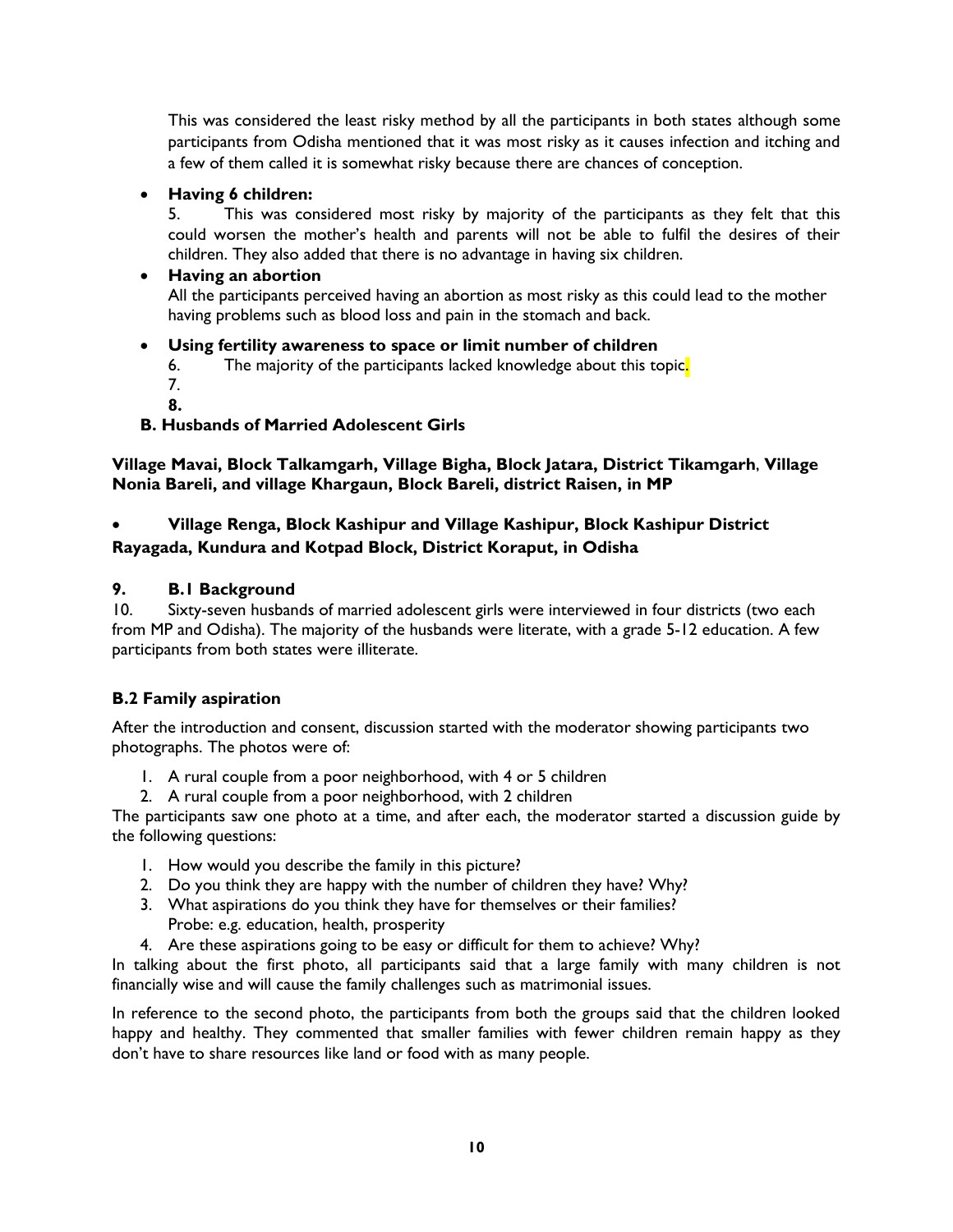# **B.3 Free listing**

Participants were asked to use words, phrases, or idioms to describe the following:

## **1. When a man or woman spaces or limits the number of children they have:**

11. While a few participants from MP believed this is a wrong practice, the majority agreed that it is right.

12. In Odisha, nearly 50 percent of the participants believed that a couple spaces the births of their children or limits the number of children they have when they lack money, child is small (of age 2-3 years) the married woman is less than 18 years, or the family is complete**.** But slightly less than 50 percent could not answer the question.

13.

# **2. Birth control you can use to prevent pregnancy up to three or four hours after unprotected sex:**

14. The majority of the participants from MP didn't know anything about this topic. A few participants praised the couple for making this decision while others said that the couple should use any method rather than have unprotected sex. None of the participants in MP knew what to use to prevent pregnancy after unprotected sex.

15.

Similarly, only three participants in Odisha responded that medicines could be taken, the emergency contraceptive pill (ECP) is available, and an ASHA or older family members could be consulted. One participant remarked that taking ECP within 72 hours of unprotected sex could prevent pregnancy.

Most of the other participants mentioned that use of local herbs or traditional methods would prevent conception after unprotected sex. One stated that conception would not take place if the woman stands for 10 minutes after unprotected sex**.**

This demonstrate that majority of husbands were ignorant about preventing pregnancy after unprotected sex.

16.

# **3. Taking medicine or having a procedure to end a pregnancy:**

17. Participants from MP agreed that intentionally ending a pregnancy is a wrong decision and can cause weakness and infertility for the mother. They also mentioned that this can also cause problems during the next delivery.

18.

In Odisha, the majority of participants mentioned that medicines should be taken which is available from chemist but five participants thought that medicines would not be effective, that a doctor needs to be consulted**.** 

19.

# **4. The loss of pregnancy in the first 5 months through natural causes**

**20.**

21. Participants from MP said that a loss of pregnancy can be caused by the mother's weakness or ill health or for reasons beyond their control.

22.

23. A large number of husbands from Odisha did not know the term used for this. All the husbands advised consulting a doctor. Three suggested that home treatment can be taken. Like the MP participants, some of the Odisha participants said that loss of pregnancy could be caused by factors outside of anyone's control.

24.

# **5. A method or methods used to prevent pregnancy**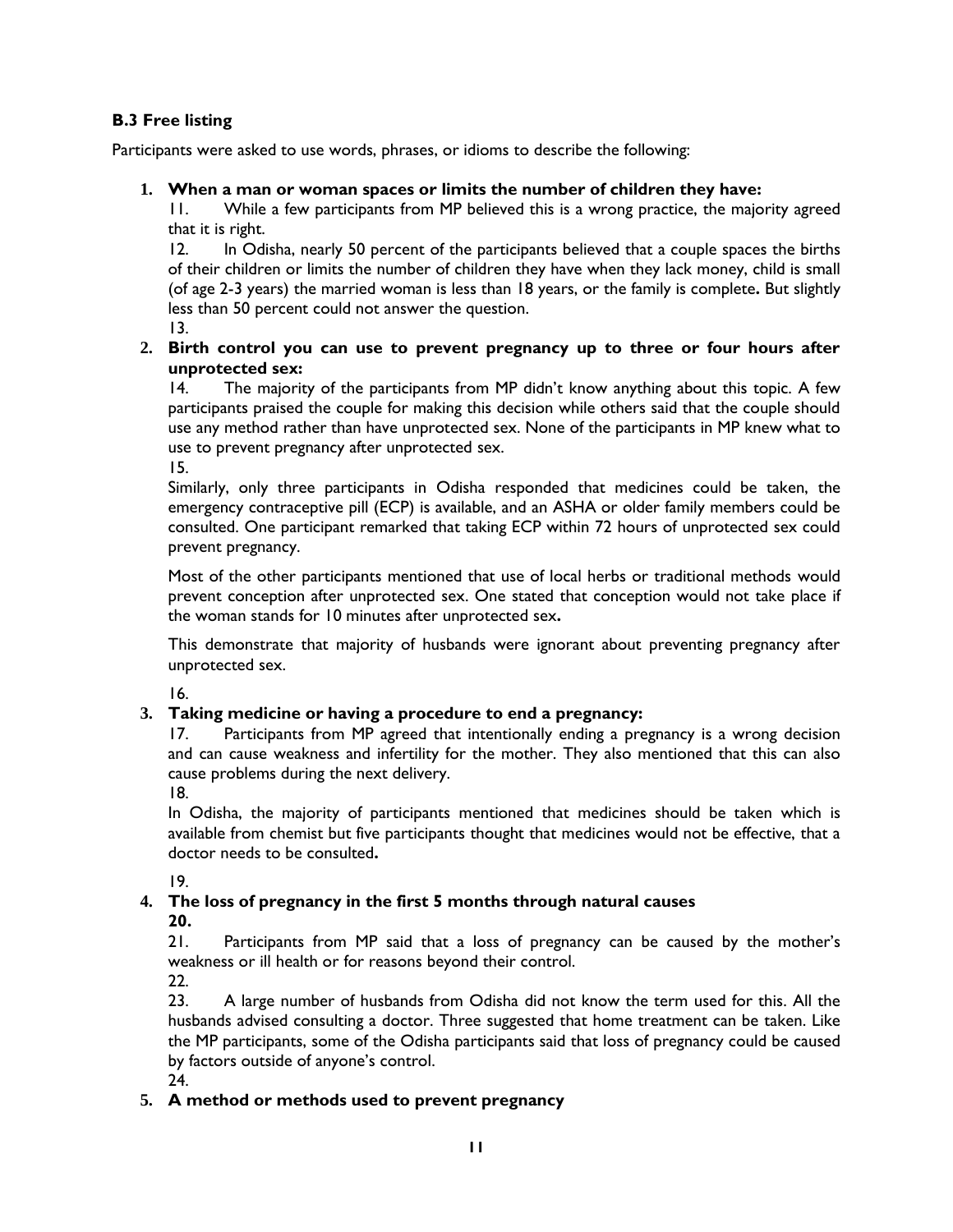**25.**

26. Participants from MP said that use of family planning products is one approach to preventing pregnancy, and using a product is a wise decision. 27.

Participants from Odisha shared that to prevent pregnancy, the medicine Mala N, condoms, and Copper T can be adopted. One noted that male and female sterilization were other methods. Three mentioned injection, withdrawal, and rhythm methods.

28.

# **B. 4 Sources of information on family planning**

Participants were asked to list sources of information about family planning methods. Participants from both villages in MP listed television, radio, friends, and hospitals as sources of information.

Participants from Odisha added other sources such as wall writing, newspapers, internet, mobiles, and billboards. Nearly half of them said community meetings held by ASHAs and AWWs were one of the most important sources; half of them felt TV was the best source as people view TV more often and can understand its messages.

# **B. 5 Service providers**

Participants were asked to list service providers who provide family planning services in their area (where people usually go):

The majority of participants in MP and Odisha mentioned ANMs, ASHAs, followed by government medical officers, chemists, and AWWs.

Participants from Odisha reported that sometimes NGOs also provide the services.

They also mentioned that family planning services are available both in government and private hospitals but the community prefers to go to the government hospitals because their services are free of cost. Some participants mentioned that even though private hospitals are expensive, they are far superior to public ones in terms of quality of care.

# **B. 6 Reasons for couples NOT currently using any family planning methods in the area: 29.**

Nearly 50 percent of participants in MP said that almost all family planning services were available in the village, that family planning methods were being used by almost everyone in the village, and that there was no family pressure regarding the use of family planning. The other half of the participants mentioned that the main reason why family planning methods are not being used is because there is no knowledge about family planning methods and their use. They also said that most villagers wanted to have a son and so they kept having more children.

In Odisha, reasons for not using contraceptives were that people wanted more children, lack of knowledge, non-availability of a female doctor for doing sterilization, fear of the untimely death of the family's child (and so the desire to have another child), parental pressure, inability to pay, and apprehensions about the side effects of family planning use .

# **B. 7 Benefits of using contraception:**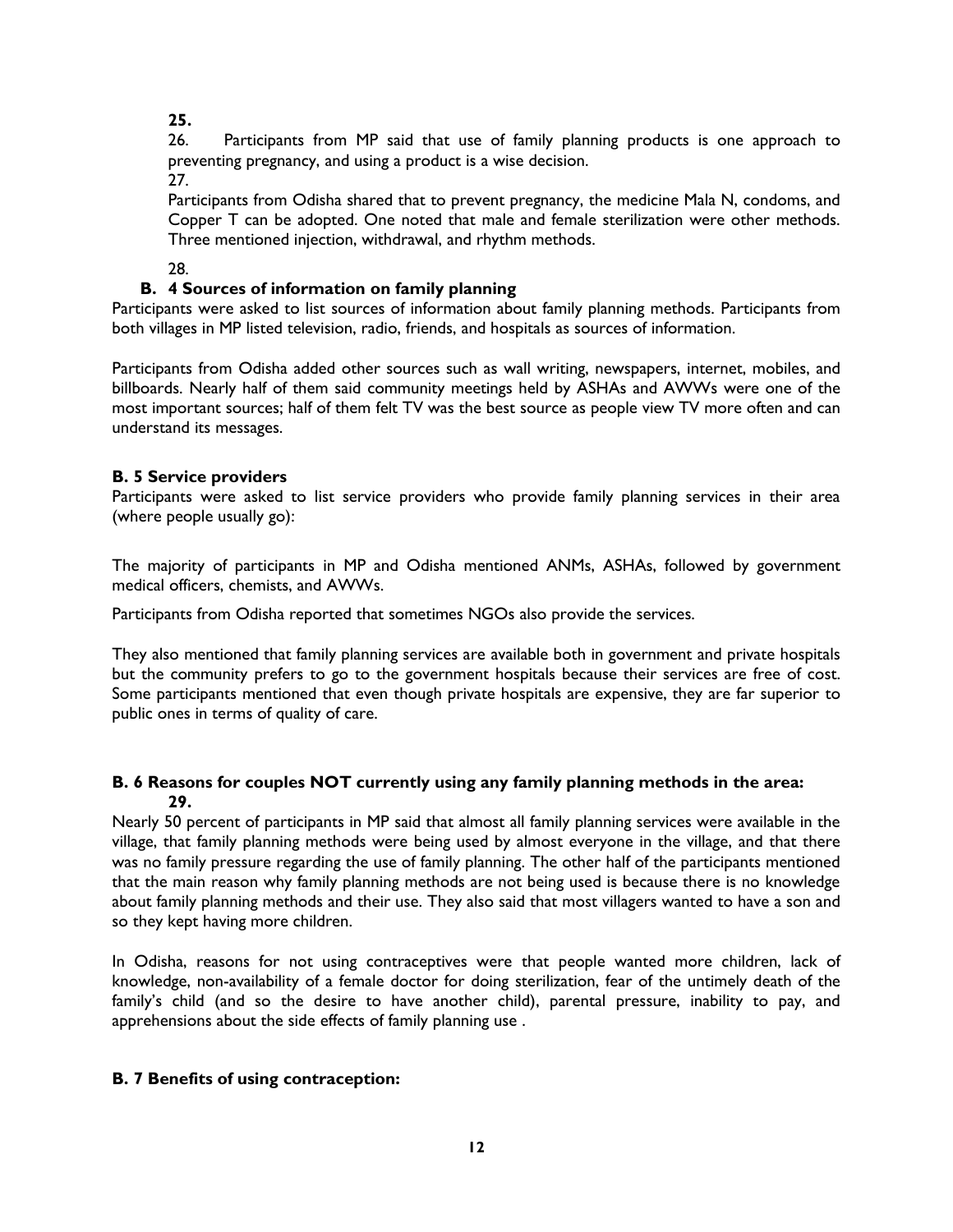Regarding benefits of using spacing methods and permanent methods at different ages, the participants from MP agreed that there is no problem from the wife or the mother's side regarding the use of family planning methods.

The participants from Odisha said that by using a contraceptive method, one could space children or limit the size of the family. The other benefits were that couples could continue to be sexually active without fear of pregnancy, and women will remain healthy and will be able to provide better care for the family.

# **B. 8 Attitude of wife or in-laws**

The majority of the participants said that their wife's response to the suggestion of using contraception is always negative; some of them said that wives are mostly against using contraception before the birth of the first child. They said that generally wives were anxious to have a child as they felt that the family will blame them for any delay in pregnancy. There is a lot of family pressure from in-laws to produce a grandchild though after one child is born, the couple can use the family planning method of their choice.

# **B. 9 Advantages and risks in following actions:**

# **Using the oral contraceptive pill to space or limit number of children**

30. The participants in MP were divided about the use of oral contraceptives: some said that pills are good at preventing pregnancy while others pointed out the negative side effects of oral contraceptives such as physical effects on the uterus and diseases such as cancer. 31.

32. The participants from Odisha had the same reservations about the use of oral contraceptives; a few of them pointed out negative effects on the uterus, diseases such as cancer, irregular periods, weakness, etc.

33.

# **Getting pregnant soon after having a child**

34. The participants from MP agreed that this is inadvisable because the mother will not able to pay attention to the first child if she has a second one soon after. They added that this would also negatively affect the health of both the mother and the newborn child. Similar views were expressed by participants in Odisha except for one who said that "this will lead to low Hb and more expenditure."

35.

# **Getting sterilized to limit the number of children**

36. The participants from MP agreed that sterilization is beneficial as it limits the size of the family. Participants in Odisha held similar views. However, a few of them pointed to risks sterilization poses to the health of the mother, and the fact that if one of the two children dies she can't become pregnant again. They also said that a daily wage laborer would need 15 days of paid leave, the normal recovery period from a sterilization procedure. 37.

# **Having a child before 18 years of age**

38. Participants from MP agreed that this would negatively impact the health of both the mother and the child. Participants in Odisha held a similar view. The mother's Hb level would be low, and the child would be mentally weak or underweight. They also mentioned that if the mother is not at least 18 years old, a normal delivery might not be possible and the mother could become very weak.

39.

# **Using a condom for family planning**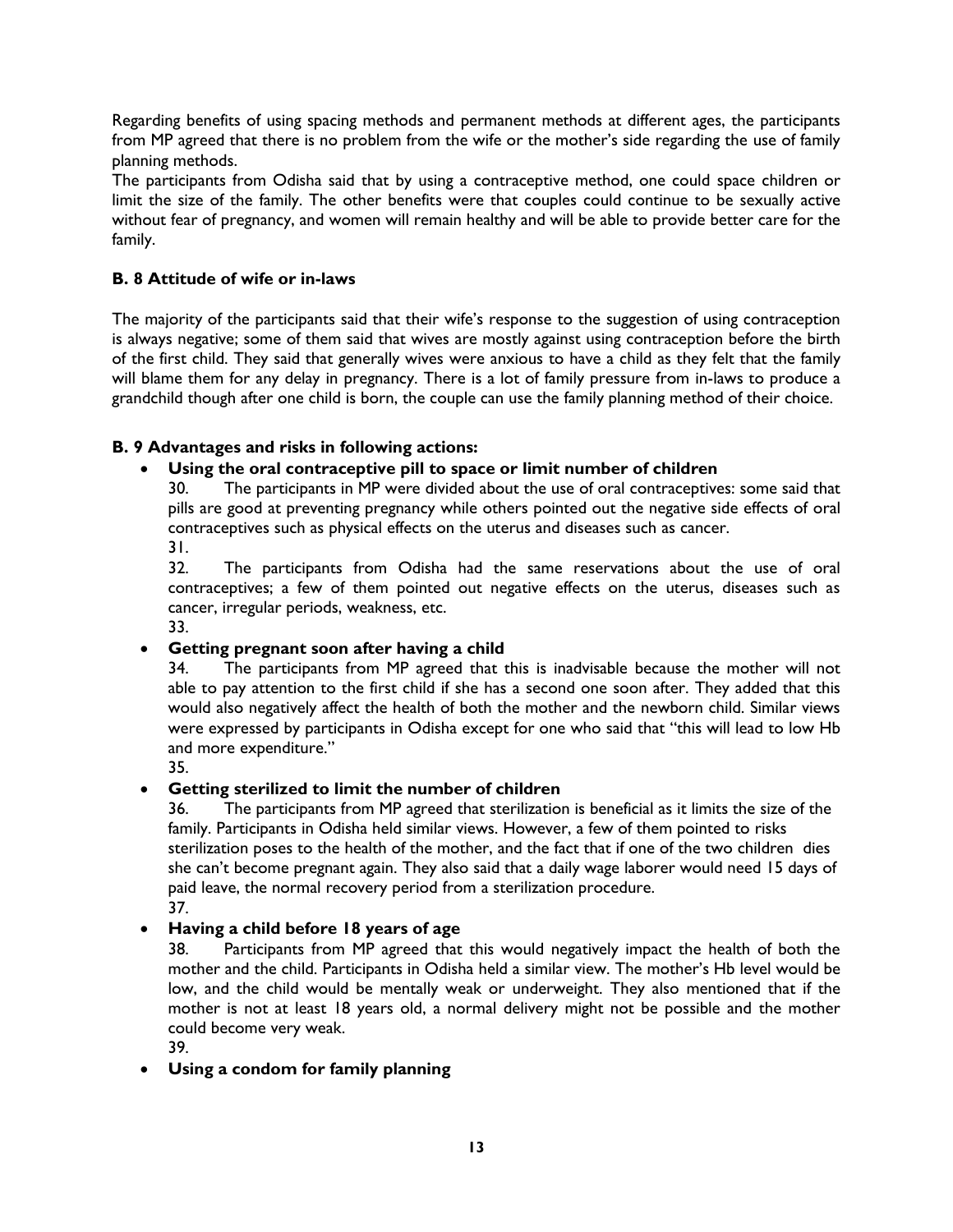40. The majority of participants from both states said that a condom is easy to use, easily available from an ASHA, and prolongs sexual activity. The risks were described as discomfort as well as the fear that the condom might break inside the woman's body and she may become pregnant.

#### 41. **Having 6 children**

42. Participants from MP agreed that there is no benefit in having six children as the family will not have sufficient resources to support the large family size. Participants in Odisha held a similar view, and said that the family would incur more expenses on food, clothing, and education. Having more children means more stress within the family.

43.

# **Having an abortion**

The participants from MP and Odisha recommended against having an abortion because it is detrimental to the mother's health and could cause a problem with a future pregnancy.

Only a few participants supported abortion for getting rid of an unwanted child, especially for unmarried girls, but most of them agreed that it is risky, and can even cause cancer.

### **Using fertility awareness to space or limit number of children**

44. Few participants in MP and Odisha had knowledge about this topic. Participants said that if people have the correct knowledge about this topic, it will be beneficial; otherwise it is very risky.

45.

### **B. 10 Decision Making for Family Planning:**

### **Technique: Storytelling and discussion**

In this activity, the moderator read out a fictional story about a rural Indian couple (from MP/Odisha). After reading out part one, the moderator started a discussion using the questions provided. Next, the moderator read out part two, where the story picked up again two months later, and continued the discussion using the questions provided.

### **Story, part one:**

[Husband's *name*] is 21 years old and recently married to [wife's *name*], who is only 17 years old. [*Husband*] has seen a wall writing in his village about family planning methods that a couple can use to delay the birth of first child or space the birth of their next child. He thinks it would be good to wait a while before he and his wife have their first child.

### **Discussion prompts:**

### **1. Why is [***husband***] thinking about using family planning?**

Participants from the two states had similar views. They said that the husband is thinking of starting to use some family planning method as he and his wife are very young and they don't want to have a child immediately. Most of them said that the husband took the right decision and he should talk to an ASHA or at least to his friends regarding the method to use. They also said that the husband should talk to his wife as they have an equal role in deciding their family size.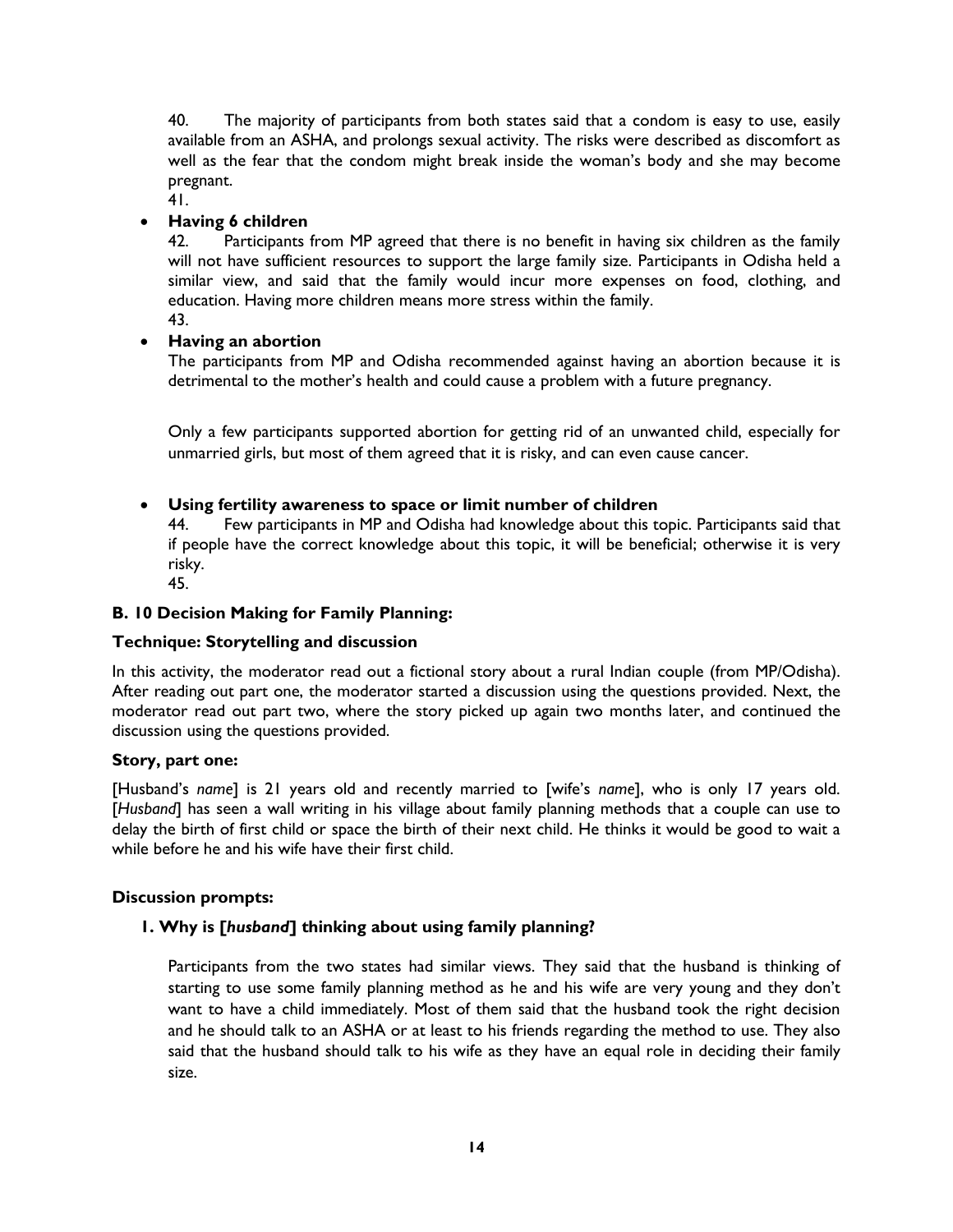### **2**. **What do you think will happen next?**

As just noted, the participants agreed that the husband and wife have an equal role in family planning decisions and husband should talk to his wife and take a decision..

### **3. Who could he talk to about his feelings?**

Participants from both states agreed that the husband is right to be thinking of using family planning because of the young age of his wife, and his own. They added that the husband should go to the health center or other place to get information about the various family planning methods. He then should talk with his wife about their use of family planning; Most of the participants also said that an educated wife will support her husband's decision. They also agreed that the husband usually initiates the conversation about family planning methods but that the wife should have an equal say in this decision. They added that religion is not a factor in a couple's adoption of family planning.

### **4. Who has the most influence over deciding when and how many children to have? Why?**

Most of the participants agreed that this should be a joint decision between the husband and wife. They also agreed that family members should act responsibly and provide correct advice to the couple. As far as peer pressure is concerned, one respondent said that helpful suggestions would be received from peers if they know the wife's young age.

### **5. If [***husband***] were your friend, what would you advise him to do? Why?**

Most of the participants recommended that the couple start to use family planning, as both are very young.

### **Story, part 2:**

Two months later, [Husband] visits the family planning clinic and talks to the doctor about different methods of family planning. The doctor prescribes him condoms. He uses condoms for six months but then stops.

#### **Discussion prompts:**

**What do you think prompted [***husband***] to start using family planning?**

Participants in all FGDs agreed that after seeing the wall paintings and learning about benefits of family planning, talking to friends, and with his wife's support, the husband was motivated to start using condoms. The views of participants in Odisha were similar; they also said that after seeing the poster, being conscious of wife`s health, realizing less expenditure, the husband was motivated to start using condoms.

**Why do you think he stopped using the condom**?

All FGD participants said that the husband stopped using the condom because the couple might now be thinking of having children. They suggested that the wife no longer supported her husband's use of the condom and that's why he stopped. Participants in Odisha were of the opinion that the husband stopped using the condom and also suggested that the couple found the condom lessened their satisfaction with sexual relations, had side effects, or found the condoms they were getting from the ASHA were not of good quality.

**Do you think the condom was a good method to use? Why?**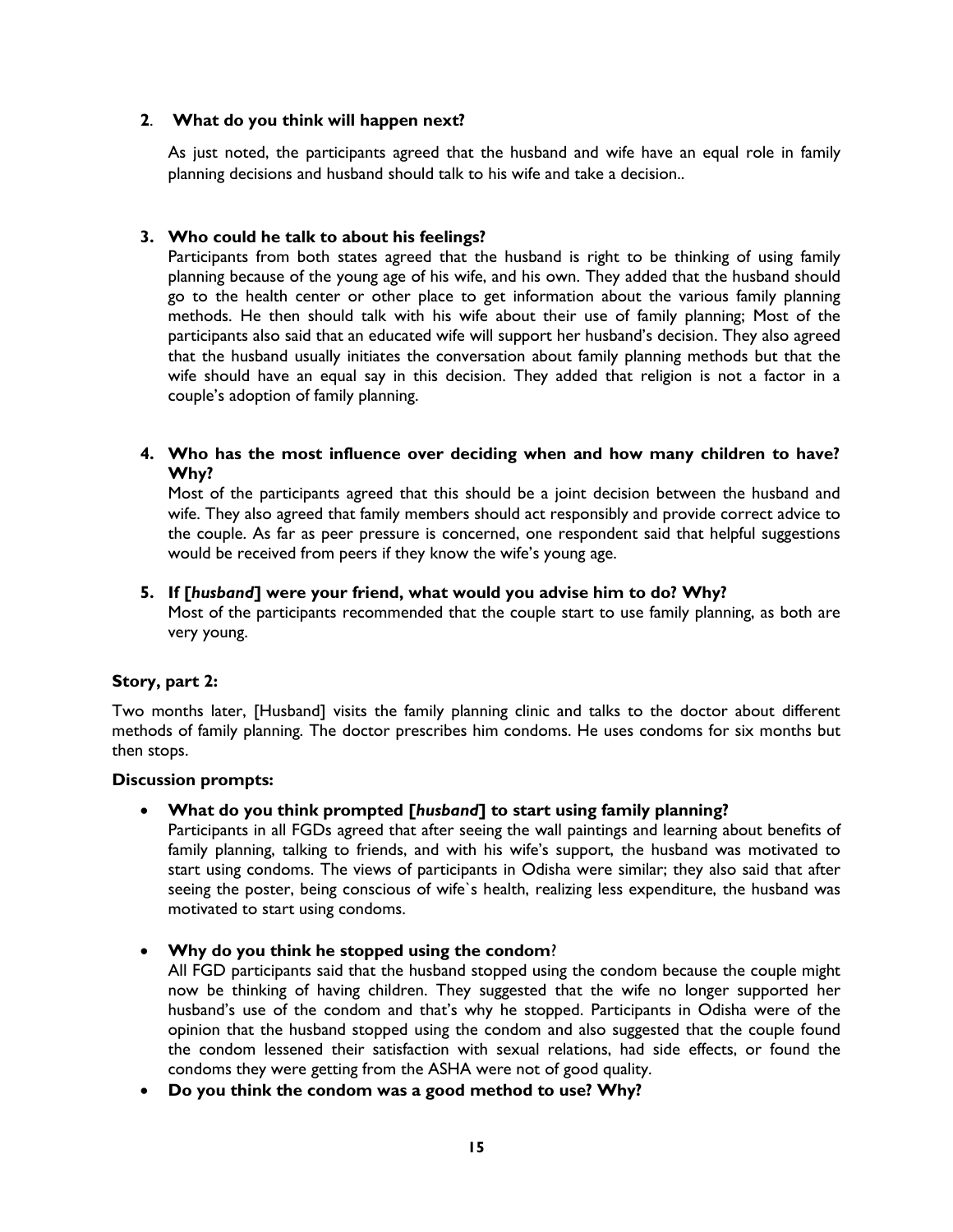The participants in MP were divided in their opinion about this. Some of them said that using condoms was the best choice, while others said that the wife could have used pills or Copper T.

Participants in Odisha were of a similar opinion. They mentioned that the wife could have used pills or the husband could have used the withdrawal method. A few of them recommended using Copper-T but one said that during sex you feel something is inside your body when you use Copper-T.

# **B. 11 Community perception of service provider:**

Participants were asked to list all who are working in the field of family planning in their area and to rate their services based on quality of services provided.

- **ASHAs:** All participants in all four groups rated the ASHAs' services as satisfactory.
- **ANMs:** Half of the participants in MP rated their services as satisfactory, whereas the other half rated them 'unsatisfactory' In contrast, in Odisha, half of the participants rated the services of ANM as satisfactory but the other half said the ANM did not discuss family planning, she only instructed the ASHA to do the work, and they gave a low rating to her services.
- **AWWs:** All participants rated AWWs' services as satisfactory'
- **Private doctors:** All participants from MP gave a low rating to the services of the private doctor because though services were of good quality but they were costing a lot. And unaffordable. This question was not asked in Odisha.

### **C. Unmarried Adolescent Girls-**

 $\bullet$ 

 Village Talmau, Block Baldevgarh, Village Sunwaha, Block Tikamgarh, District Tikamgarh, Village Chandoria (Block Begamganj) and Village Chandoniganj (Gairatganj Block), District Raisen, in M.P.

 Village Dudukabahal, Block Kashipur, District Rayagada and Village Meringi, Block Gunupur, District Rayagada Bahiripada Village, Nandapur Block and Umuri Village, Koraput Block, District Koraput, in Odisha

 **C. 1 Eight FGDs** were conducted with 67 unmarried adolescent girls, 34 in MP and 33 in Odisha. The profile of the girls is similar. They were 15-19 years in age, and their educational level varied widely, from 8<sup>th</sup> grade dropout to graduate. In MP, some of the girls worked in agriculture and tailoring; in Odisha, no girl had gainful employment.

# **C. 2 Family aspiration**

After the introduction and consent, discussion started with the moderator showing participants two photographs. The photos were of:

- 1. A rural couple from a poor neighborhood, with 4 or 5 children
- 2. A rural couple from a poor neighborhood, with 2 children

The participants saw one photo at a time, and after each, the moderator started a discussion guide by the following questions:

- 1) How would you describe the family in this picture?
- 2) Do you think they are happy with the number of children they have? Why?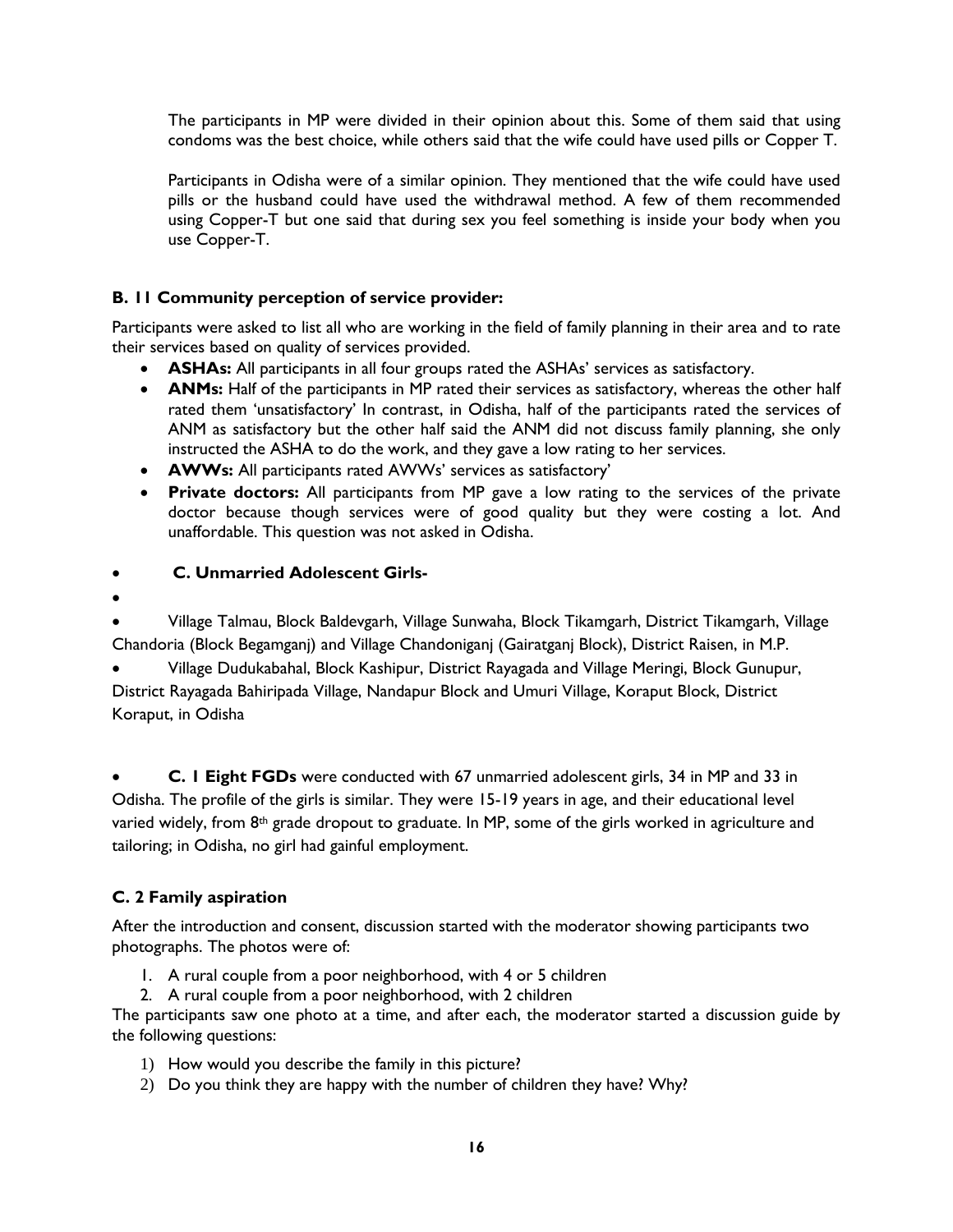- 3) What aspirations do you think they have for themselves or their families? Probe: e.g. education, health, prosperity
- 4) Are these aspirations going to be easy or difficult for them to achieve? Why? All participants from the four districts had a similar reaction. They said there is always stress and unhappiness in large families as it is hard to afford the children's education, and provide them good food and overall wellbeing. These needs make managing resources a burden. They all noted that a small family is a happy family.

This reaction was a common theme across the FGDs.

46.

# **C. 3 Free listing**

In this activity, participants were asked what words, phrases, or idioms do people commonly use to describe:

### **1. When a man or woman spaces or limits the number of children they have**

47. All participants in the two states had a similar response. They said that spacing of births or limiting family size is very good and people who use a family planning method are intelligent as they don't want to have children born very close to each other. Some of the participants did not answer this question.

## 2. **Birth control you can use to prevent pregnancy up to three or four hours after unprotected sex**

The unmarried adolescent girls in all the FGDs were reluctant to respond to this topic. Some girls had no knowledge on this issue. Almost all were of the view that couples should use a method and not have unprotected sex. The girls in Odisha were more vocal and mentioned ECP. Some also mentioned using a home remedy such as coconut water or mixing old Jagri in coconut water and using bark of the drumstick tree with honey as traditional family planning methods after unprotected sex.

# **3. Taking medicine or having a procedure to end a pregnancy**

The participants agreed that abortion is a wrong practice as it can cause the mother problems such as blood loss and weakness. They opined that it should be made an illegal act. Odisha girls also said that the likelihood of a woman conceiving is reduced after they have an abortion. Some girls also stated that repeated abortions should be avoided.

# **4. The loss of pregnancy in the first 5 months through natural causes**

Most of the participants said that loss of pregnancy is a natural phenomenon and is not the fault of the woman. They also mentioned that loss of pregnancy happens when there is a problem in the woman's body, specifically when her body is too weak. Similar responses were received from all groups.

# **5. A method or methods used to prevent pregnancy**

The unmarried girls in both states were aware of various methods of family planning and said that those women who want to postpone pregnancy or don't want to have any more children adopt a method such as pills, condoms, and sterilization. Some of them were also aware of injectables and ECP.

It was interesting to note that even the unmarried adolescent girls said that mothers-in-law pressure their son and his wife not to use family planning.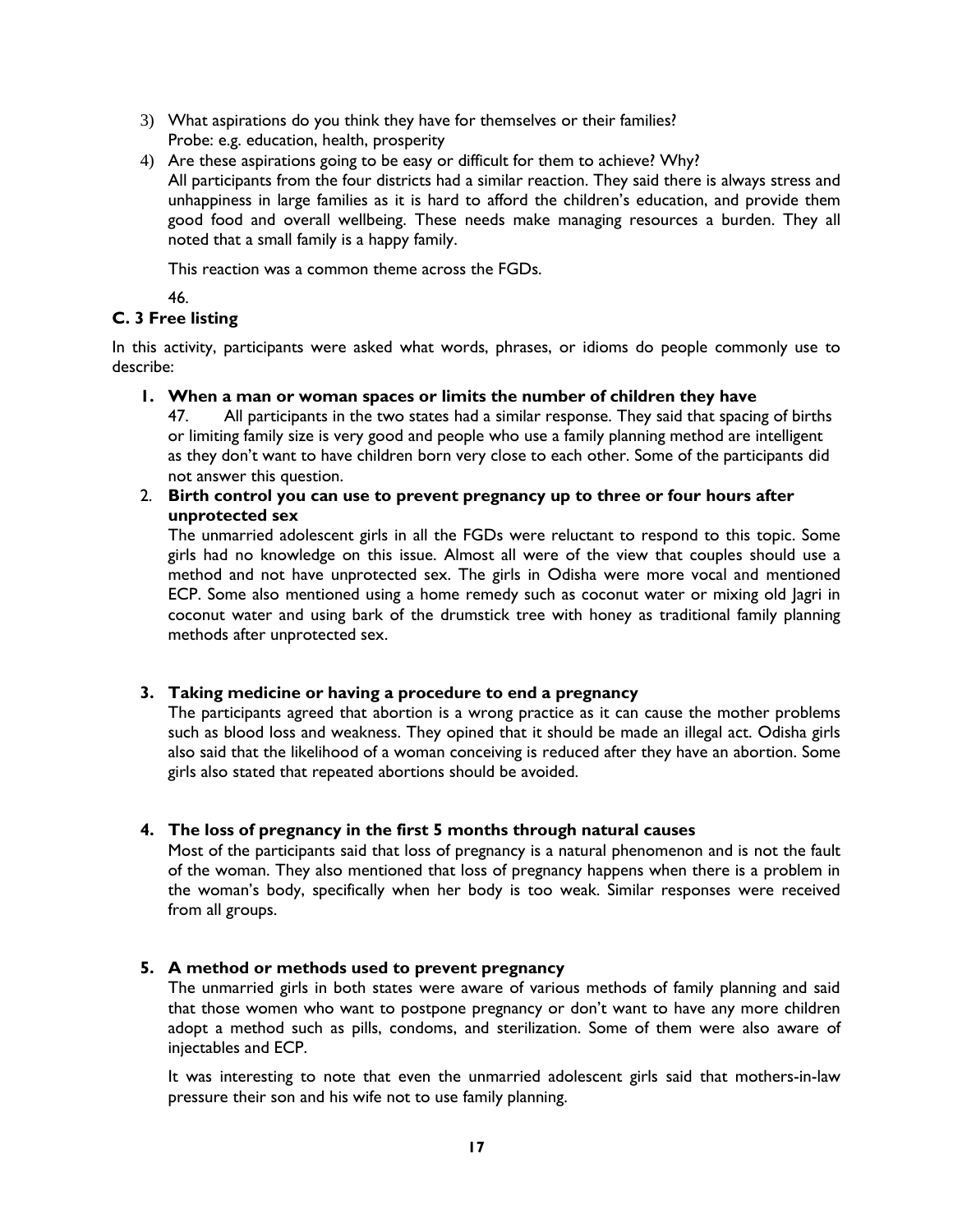# **C. 4 Sources of information on family planning**

Hospitals, medical stores, posters, TV advertisements, newspapers, mobile phones, internet, friends, AWCs, etc. were reported as the major source of information on family planning in both states. In Odisha, girls mentioned NGOs and wall paintings as sources of information.

## **C. 5 Service providers:**

Girls in both states were aware of service providers for family planning. ASHAs, AWWs, government hospitals, chemists, NGOs, etc. were reported as the major providers.

### **C. 6 Advantages and risks in following actions:**

### **Schooling versus marriage:**

On the question of advantages of study versus marriage, all groups supported the girl getting an education and said marriage should take place only after the girl has completed her education. They pointed out that marriage places additional responsibilities on the girl and this hampers her education and future career.

Similar type responses were obtained in both states. However, some of the girls in Odisha also said that marriage hampers a girl's mental development.

### **Ideal age at marriage for girls (before 18 years or after 18 years):**

Most of the girls in both states were aware of the legal age at marriage of girls in India. Most of them agreed that girls should get married only after they turn 18 years old. Some of the girls in Odisha also stated that early marriage is a health risk. After attaining the age of 18, a girl is mentally strong and able to do all work properly.

### **Use of spacing methods before first child (i.e., immediately after marriage):**

The groups in both states were not confident about answering this question. Some discussants in MP felt that early pregnancy may lead to the girl discontinuing her education. Some stated that early pregnancy may cause the girl ill health and hence spacing methods should be used to avoid pregnancy immediately after the marriage. In Odisha, some of the girls agreed that use of contraception immediately after marriage may cause ill health.

### **Having a birth before 18 years of age:**

Participants in both states said that having children before the age of 18 years is harmful to the mother's health. Some responded that early childbearing leads to more responsibility and reduced enjoyment for the woman.

### **Number of children a couple should ideally have:**

In both states, unmarried adolescent girls were in favor of small families and said that ideally a couple should only have two children. This will reduce their child-related expenses and allow them to provide a good education to their children. Some participants in MP pointed out that more than two children will compensate for a loss due to the death of a child in the future.

# **Ideal gap in years between two children:**

- Groups in both states agreed that mother and child are more likely to be healthy if there is a gap of 2-5 years between two consecutive births, although there was some variation in the number of years reported. A few girls in Odisha felt that a long gap should be avoided because it may cause infertility in the woman. Some of the women in MP suggested a gap of five years.
- **Using the oral contraceptive pill to space or limit number of children:**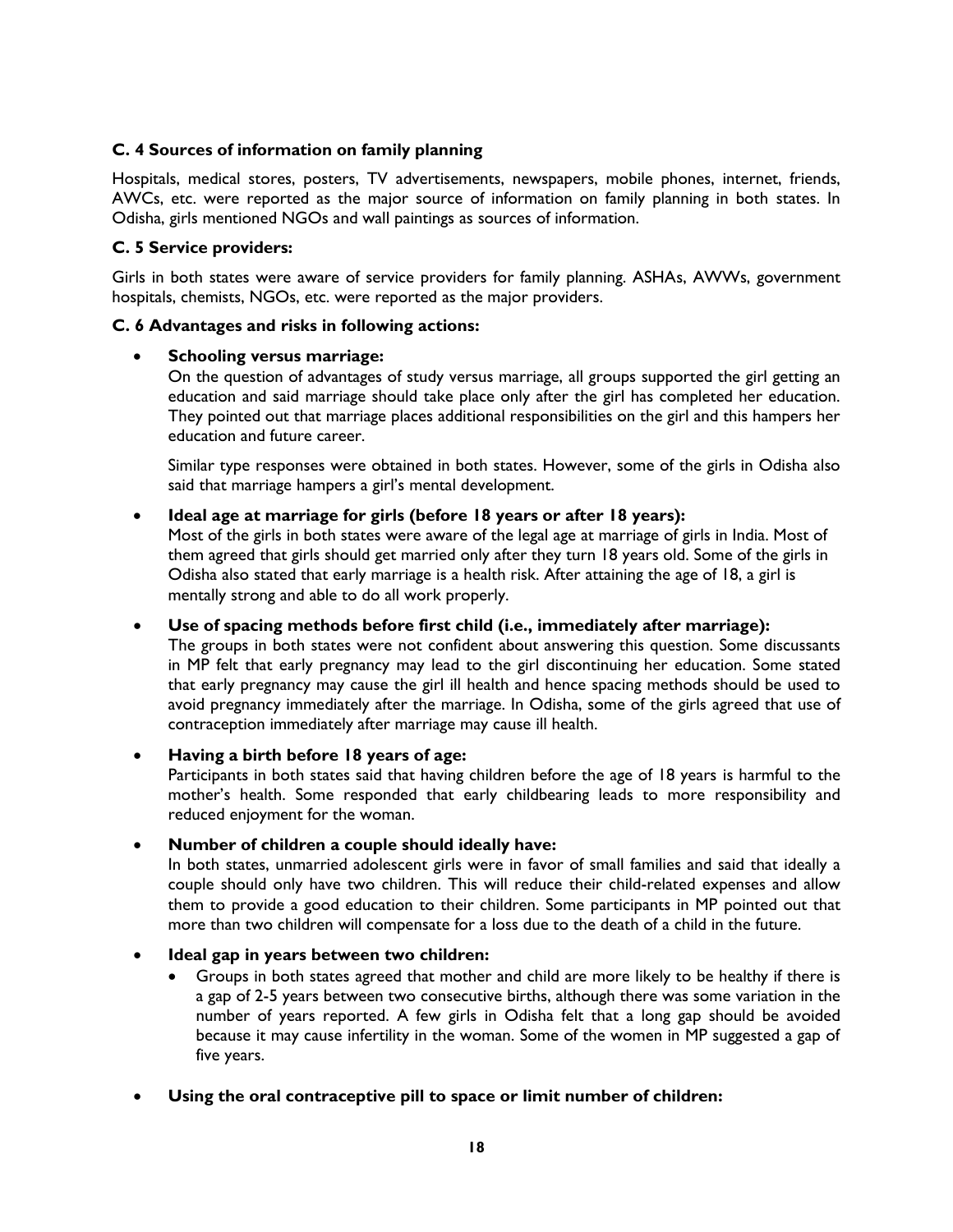In both states, girls called oral contraceptive pills a good method of contraception. However, they also said that it might be harmful because it can cause problems with periods, nausea, and, even if missed for one day, there is a risk of pregnancy. .

# **Getting pregnant soon after having a child:**

Girls in both states were of the view that there is no gain in getting pregnant soon after having the first child. It would be difficult to manage both the children, the children would be malnourished, the older child will not get the mother`s milk, and all of this can even lead to the death of the infant.

The girls in Odisha opined that the child would be unhealthy, child care would be difficult, and it would risk the health of the mother.

# **Getting sterilized to limit the number of children:**

The unmarried girls in both states were shy about responding to this question. Some of them said that sterilization is good; however, some girls said there is risk in not being able to have further births in case of infant death. The girls in Odisha also said that sterilization is difficult for working women because they will need more rest after the procedure, hampering their work significantly.

# **Using a condom for family planning:**

The unmarried girls in both states were reluctant to answer the question about condom use. A few girls in MP had a wrong perception that condom use is harmful and causes infertility. The girls in Odisha were more vocal than those in MP. Some of the girls in Odisha said that there is a risk of pregnancy even after condom use and also condom use reduces pleasure and does not give sexual satisfaction.

## **Having 6 children:**

The participants in both states were divided in their opinion about this topic. Some called a large family a disadvantage while others said that it is an advantage as there are more children in the family to work and earn money to support the family. Some girls said that large families are strong because families are a support during any violence from outside the family. Girls in MP were more likely to prefer a small family.

# **Having an abortion:**

Participants from both states agreed that having an abortion is a risk to a woman's health as it can cause her mental and physical distress. They further said that an unmarried pregnant girl should not opt for abortion as it will lessen her future chances of conceiving a child.

# **Using fertility awareness to space or limit number of children:**

Most of the girls in both states had little awareness of this method. Some of them viewed it as very risky as there may be incorrect information among couples in the area and there will always be fear of conception. The girls in Odisha were more aware of the method.

48.

# **C. 7 Consumption of iron folic acid tablets:**

At the request of the MP government, adolescent girls from the state were asked about their consumption of IFA tablets. Their responses were mixed. Some said that they had received IFA tablets from an AWC or in schools. Some of them did not consume the tables due to the bad taste or feeling of nausea.

### **C. 8 Interaction with service providers:**

Participants were asked to list all the providers who are working in the field of family planning in their area and rate their services: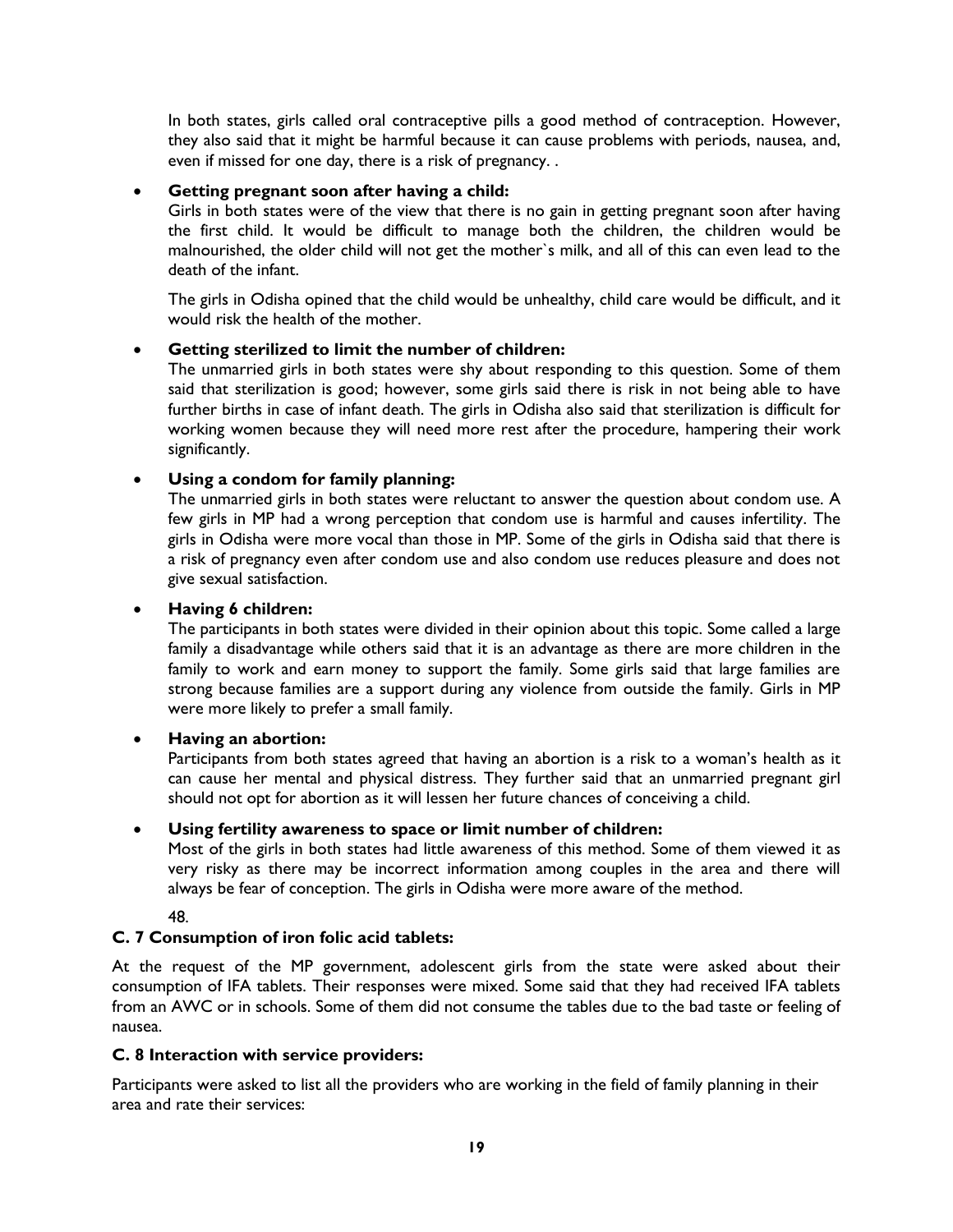- **ASHAs**: Some girls in MP rated ASHA services as low while the other girls in both states rated the services as satisfactory.
- **ANMs**: Some girls in MP rated the ANM services as average whereas all other girls gave them a low rating.
- **AWWs**: Girls in MP gave their services low/average rating but girls in Odisha rated them as satisfactory.

# **D. Unmarried Adolescent Boys**

 Village Papawani, Block Tikamgarh and Village Madia, Block Prthvipur, District Tikamgarh, Village Girwar and Village Kohnia, Block Raisen (Sanchi), District Raisen, in M.P.

 Village Kaliapada, Block Kashipur and Village Kalyansingpur, Block Kalyansingpur, District Rayagada, Machara Village, Koraput Block and Miriguda Village, Kotpad Block, District Koraput, in Odisha

# **D. 1 Background**

 Eight FGDs were conducted with 70 unmarried adolescent boys, 35 in each state. The profile of the boys is similar. In MP, their ages ranged from 16 to 19 years; in Odisha, they ranged from 15 to 19. Their educational level varied widely, from 5<sup>th</sup> grade dropout to graduate. Most of the boys were students although some in MP also had gainful employment.

# **D. 2 Family aspiration**

After the introduction and consent, discussion started with the moderator showing participants two photographs. The photos were of:

- 1. A rural couple from a poor neighborhood, with 4 or 5 children
- 2. A rural couple from a poor neighborhood, with 2 children

The participants saw one photo at a time, and after each, the moderator started a discussion guide by the following questions:

- 1) How would you describe the family in this picture?
- 2) Do you think they are happy with the number of children they have? Why?
- 3) What aspirations do you think they have for themselves or their families? Probe: e.g. education, health, prosperity
- 4) Are these aspirations going to be easy or difficult for them to achieve? Why? 49.

50. All groups had a similar reaction to the questions. They said that there is always tension and unhappiness in large families as it is hard to afford the children's education, providing them good food and overall wellbeing. These needs make managing resources a burden. 51.

5) All groups noted that a small family is a happy family -- this reaction was common across the FGDs. The benefits of a small family are better care for the children, reduced tension, improved quality of life for all family members, and no scarcity of resources for food and clothing. 52.

# **D. 3 Free listing**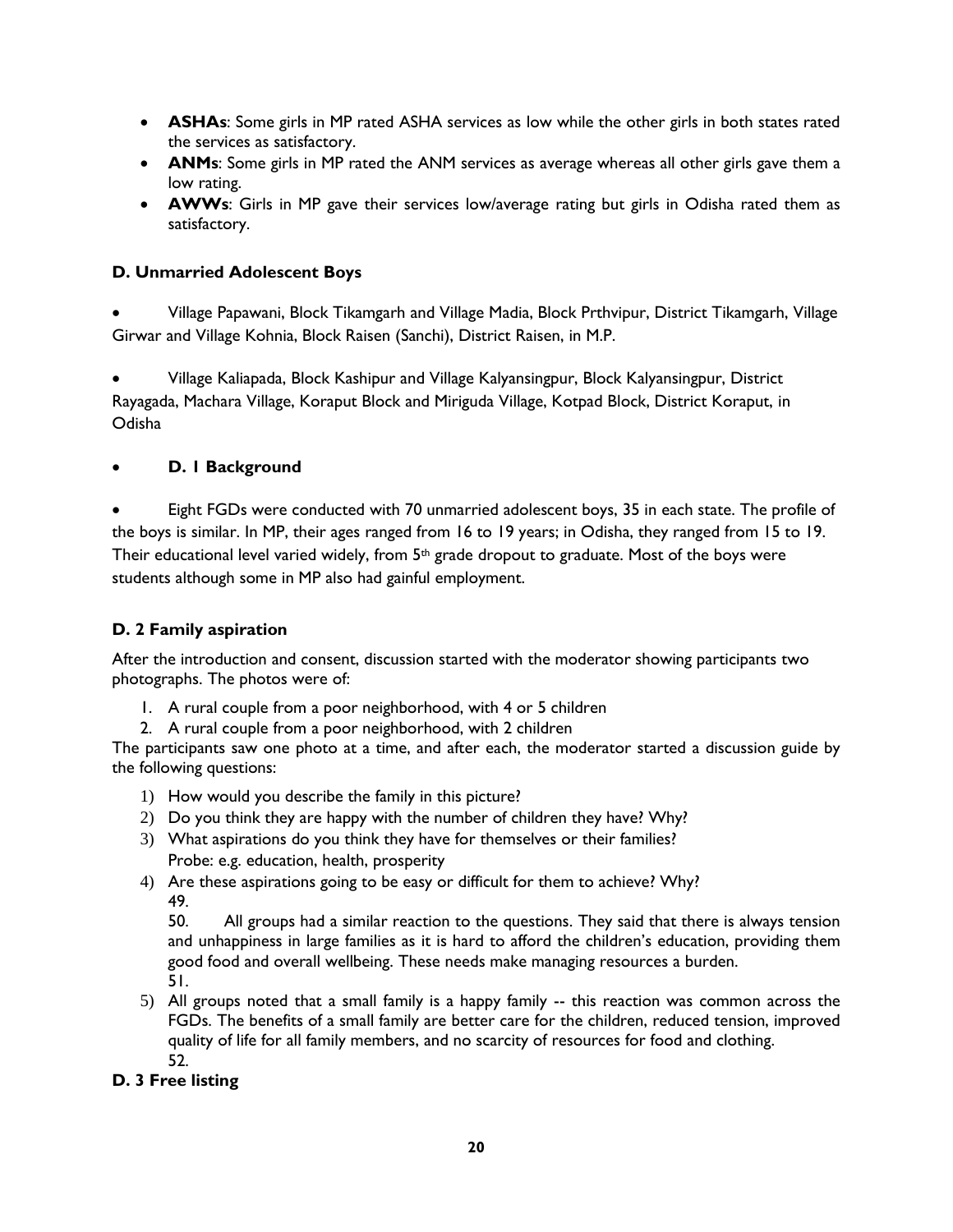Participants were asked what words, phrases, or idioms people commonly use:

### **1. When a man or woman spaces or limits the number of children they have**

All participants in both states had a similar response. They said it was good to space births and to limit the size of the family and that people who use a family planning method are intelligent to avoid having children very close to each other. Some of the participants did not answer this question.

53. .

### **2. Birth control you can use to prevent pregnancy up to three or four hours after unprotected sex:**

Boys from both states were very shy in responding this question but after several repetitions said that this is a wrong step. The couple should have used family planning methods from the beginning and they were unaware of any risks being involved with this activity. None of them were aware of using ECP after unprotected sex.

Some of the boys in Odisha were in favor of use of traditional method, specifically use of herbs, as a method of contraception.

### 3. **Having medicine or having a procedure to end a pregnancy:**

Most of the boys from both states were aware of abortion, which they were against. They said that abortion is a sin and will make the mother very sad. They also reported that terminating a pregnancy makes the woman physically weak, and it indicates that the couple is not ready to have a child.

### **4. The loss of pregnancy in the first 5 months through natural causes:**

All the boys said that loss of a pregnancy is not a good thing for the woman and that it is sad that an unborn child has lost its life. The boys reported that pregnancy loss is due to the lack of regular checkups during the pregnancy and the woman's nutritional problem.

### 5. **A method or methods used to prevent pregnancy:**

Most of the boys in both states were aware of family planning use and agreed that using a family planning method is wise. This helps in delaying/ precluding the birth of a child.

### **D. 4 Sources of information on family planning:**

The participants were asked to list different sources of information about family planning. Most named government hospitals, medical stores, radio, TV, newspapers, internet, mobile, etc. Some of the boys in Odisha also mentioned books, hoardings, NGOs, teacher, ASHAs, and AWWs as sources.

# **D. 5 Service providers:**

Participants informed moderators that ASHA workers accompanied women to the hospital for sterilization and Copper T. Some of the boys knew that the village ASHA had condoms and pills available, but others were not aware of this. Other participants listed ASHAs, AWWs, ANMs, and NGOs as providers of family planning services in the area. Similar information was obtained in both states.

### **D. 6 Reasons for not currently using any family planning method:**

When asked to share reasons for non-use of family planning methods by couples in their village, most of the boys attributed this to lack of awareness about the methods. Family pressure was another reason and another was lack of availability. Other reasons reported were hesitation to use condoms, son preference, unreliable methods, etc.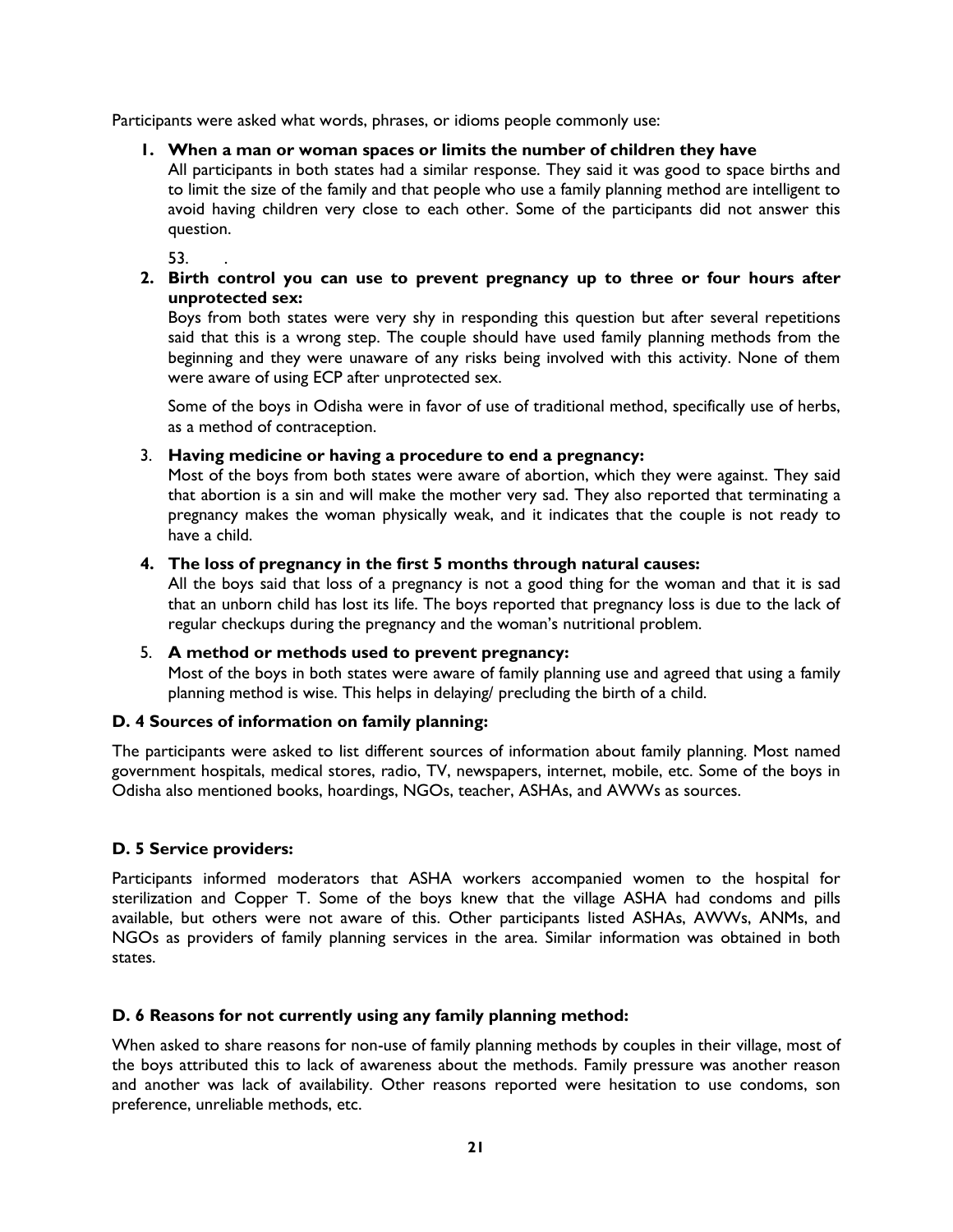### **D. 7 Advantages and risks in following actions**

### **Schooling v/s marriage**

Most of the boys listed the benefits of education as the ability to build a better future and fulfill the dreams of their family members. They described the risks of getting married at a young age as a waste of time, discontinuation of education, and break with a future career. Responses were similar in the two states.

### **Ideal age at marriage for girls (before 20 years or after 20 years):**

Most of the groups agreed that it is beneficial to wait to get married until the girl is 20 years of age and they have finished their education. Participants listed risks of early marriage as population growth, lack of growth in family incomes, and decline in health status; lower incomes can lead to issues with families and children.

### **Use of spacing methods before first child (i.e., immediately after marriage):**

The group said that the benefits of using spacing methods are that the couple will not have children immediately after marriage and this will let the wife continue her education if she wishes to. Waiting can also enable the couple to enjoy a better married life, stick to desired family size, and ensure the wellbeing of their children. Responses were similar in both states.

### **Having a birth before 18 years of wife's age:**

Most of the boys felt that having a child before the age 18 years is not good; it risks the life of the mother and child because the girl's body is not mature by this age.

### **Number of children a couple should ideally have:**

Boys from both states mentioned that ideally a couple should have only two children, hopefully a son and a daughter. However, some boys added that the birth of a child depends upon God's will. Some of them also supported the birth of at least one son in the family. Responses were similar in both states.

## **Ideal gap in years between two children:**

Most of the participants believed the ideal age gap between children is 2-5 years, similar to what was observed in case of adolescent girls. Boys' responses were similar in both states.

### **Using the oral contraceptive pill to space or limit number of children:**

The participants talked about the advantages and disadvantages of the pill. Most of the participants said the pill can have negative side effects on the body and the uterus, and create weakness in the woman's body. Some of the boys described the benefits of the pill as having a small family.

The boys from Odisha listed the advantages of the pill as its easy availability from an ASHA, its availability in the market at a very low cost, and its ease of use. They also said that the pill might be harmful as it causes nausea and, if missed even for one day, there is risk of pregnancy.

### **Getting pregnant soon after having a child:**

All the participants agreed that getting pregnant immediately after childbirth is risky as the first child would not get the mother`s milk, would not be healthy, and could be malnourished. They all agreed that this is a loss for both the mother and the child.

### **Getting sterilized to limit the number of children**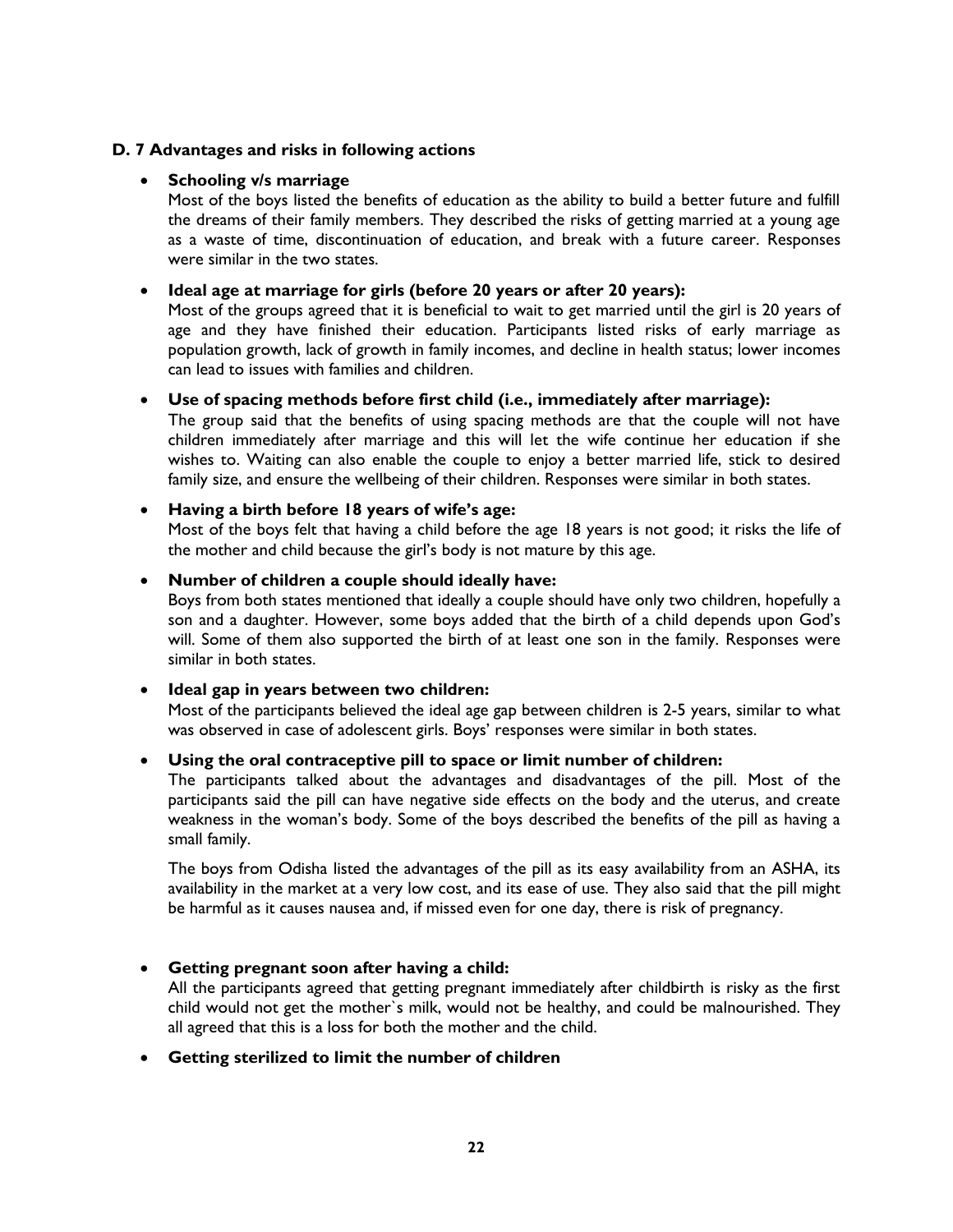Some of the boys agreed that sterilization is beneficial as it will help control the family size. However, other boys did not support sterilization because if a family's child dies, the sterilized woman cannot have another child. Responses were similar in both states.

# **Using a condom for family planning**

Most of the boys agreed that condoms are helpful as there are no risks in using them and they help control family size**.** Some boys pointed out that condoms causes irritation, reduced sexual pleasure, etc.

# **Having 6 children**

54. The participants in both states were divided in their opinion about this topic. Some of them said that it is a loss while others said that it is a gain as there will be more children to work and earn money to support the family.

# **Having an abortion:**

Participants from both states agreed that having an abortion is a risky to the woman's health as it will cause her mental and physical distress. They said that an unmarried girl should not opt for abortion as it will reduce her chances for conceiving in the future.

# **Using fertility awareness to space or limit number of children:**

55. Most of the boys were not much aware of this method. Some of them viewed it as very risky as knowledge of fertility awareness is poor among woman.

### **56. D. 8 Interaction with service providers:**

Participants were asked to list all providers who are working in the field of family planning in their area and rate their services:

**ASHAs:** All the participants rated ASHA services as "ok."

**ANMs:** Some boys rated ANM services as ok; others gave their services low rating**.**

**AWWs:** The boys in MP rated their services as average, whereas boys in Odisha rated services as satisfactory.

**Private doctors:** Half of the participants in MP were satisfied with their services while the other half rated their services as low**.** In Odisha, the participants did not mention it.

# **4. RECOMMENDATIONS**

# **1. Married adolescent girls**

- Family planning advice should be provided by family elders. Advice provided should keep in mind the needs and happiness of the son and daughter-in-law.
- Good, transparent communication on family planning methods between husband and wife should be encouraged. If they don't want to have children right away, they should adopt a family planning method such as condoms or pills.
- ANMs, ASHAs, AWWs, and private doctors should provide family planning services. Community health workers should be accompanied by a doctor to explain the use of family planning methods.
- ASHAs, AWWs, and ANMs should provide more counseling services.
- A family planning awareness program should be organized at the school level. There should be a special class where teachers explain like a friend about family planning.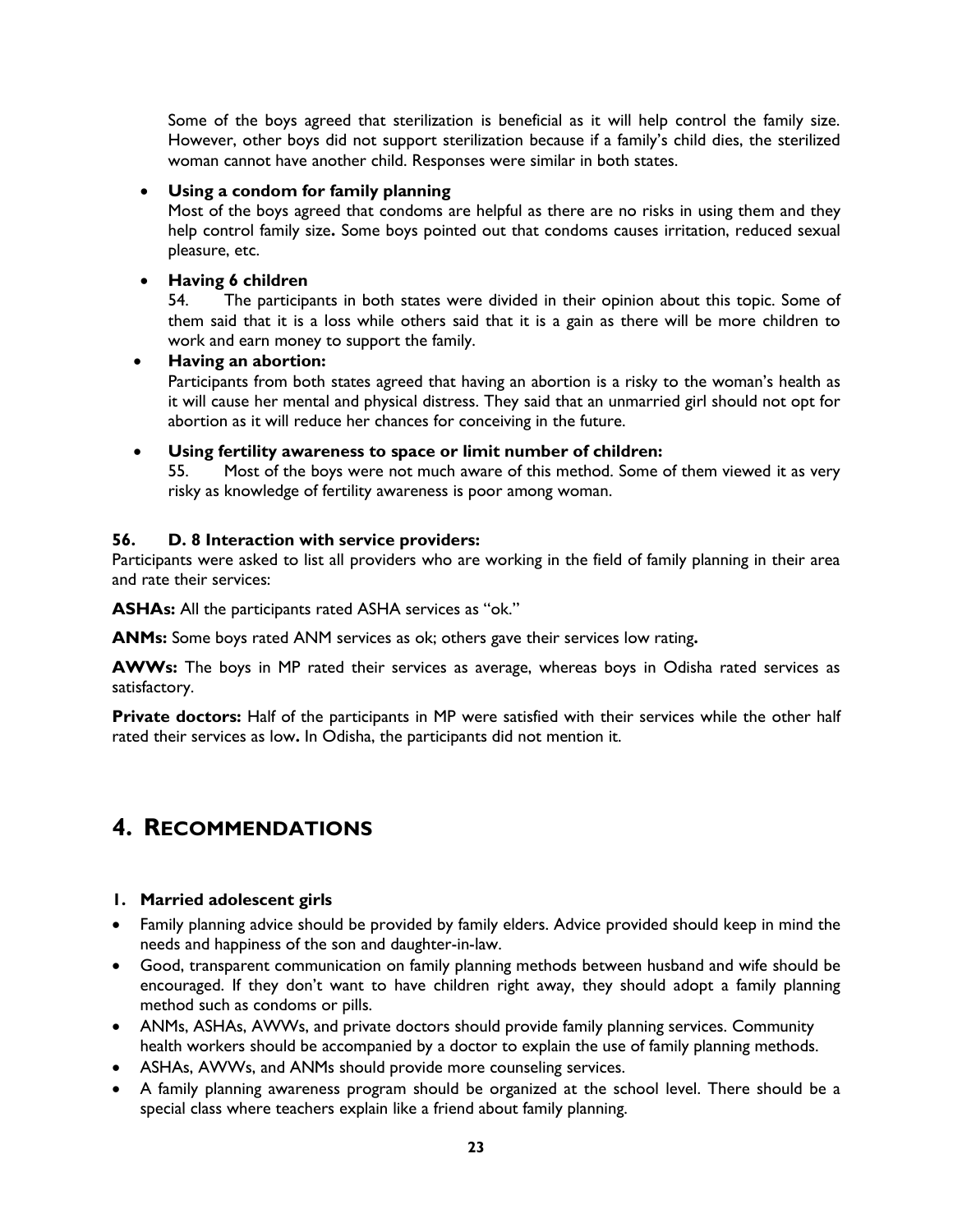Awareness generation on family planning methods should be shown on TV programs. 57.

# **2. Husbands of married adolescent girls**

- Family elders should educate the younger generation on family planning issues and methods that are currently available.
- ASHAs and AWWs should make sure that all villagers are aware of all the methods of family planning.
- Teachers should disseminate information on family planning issues and encourage students to talk freely about these issues and not hesitate to ask any questions in school.
- ASHAs should talk to the boys and disseminate information to peer groups.
- Private Doctors should provide proper counselling to their clients.
- Couples should be supportive of each other's decisions and be aware of the various family planning methods.
- There should be a male health worker in the village who can answer questions, and family planning services should also be available at community-level hospitals.
- Group meeting should be organized with married and unmarried adolescent's age 15-19 years in which ASHAs, AWWs, ANMs, and a doctor be present to explain the use of family planning methods.
- There should be a drama presented or a film screened on family planning in the village to explain use of different family planning methods and their advantages and risks.
- Community meetings should be arranged where people could discuss family planning issues and increase their knowledge.

# **3. Unmarried adolescent girls**

- Information about family planning should be disseminated at the individual level. Also at this level, couples should talk to each other regarding family planning issues, and provide support to each other.
- Families should not pressure the couple regarding the number and timing of children.
- At the community level, both the government and private doctor should have good attitude and provide good services so that more people are able to approach them.
- Information regarding family planning should be provided in schools.
- Peer groups should play a positive role and advise the couples in the right way.
- The adolescent girls in MP mentioned that government should give them *kanya dhan* (a special incentive) after they give birth to a daughter.
- ASHAs, AWWs, ANMs, and health center staff should disseminate information related to family planning. Using pictures will improve girls' knowledge about it.
- Girls in Odisha added that family planning issues should be discussed in school through a cultural program, to increase girls' knowledge. They said the teacher should explain family planning like a friend, with a story-based play in the local language and special training for unmarried girls.
- If ASHA/AWW/ANM explains about family planning using picture, it will improve the knowledge of adolescent girls about it.

# **4. Unmarried adolescent boys**

 At the individual level, both husband and wife should communicate with each other regarding family planning choices and methods. Some boys stated that marriages should not happen before 20 years of age and couples should not have children until at least four years later. This will help them to complete their education.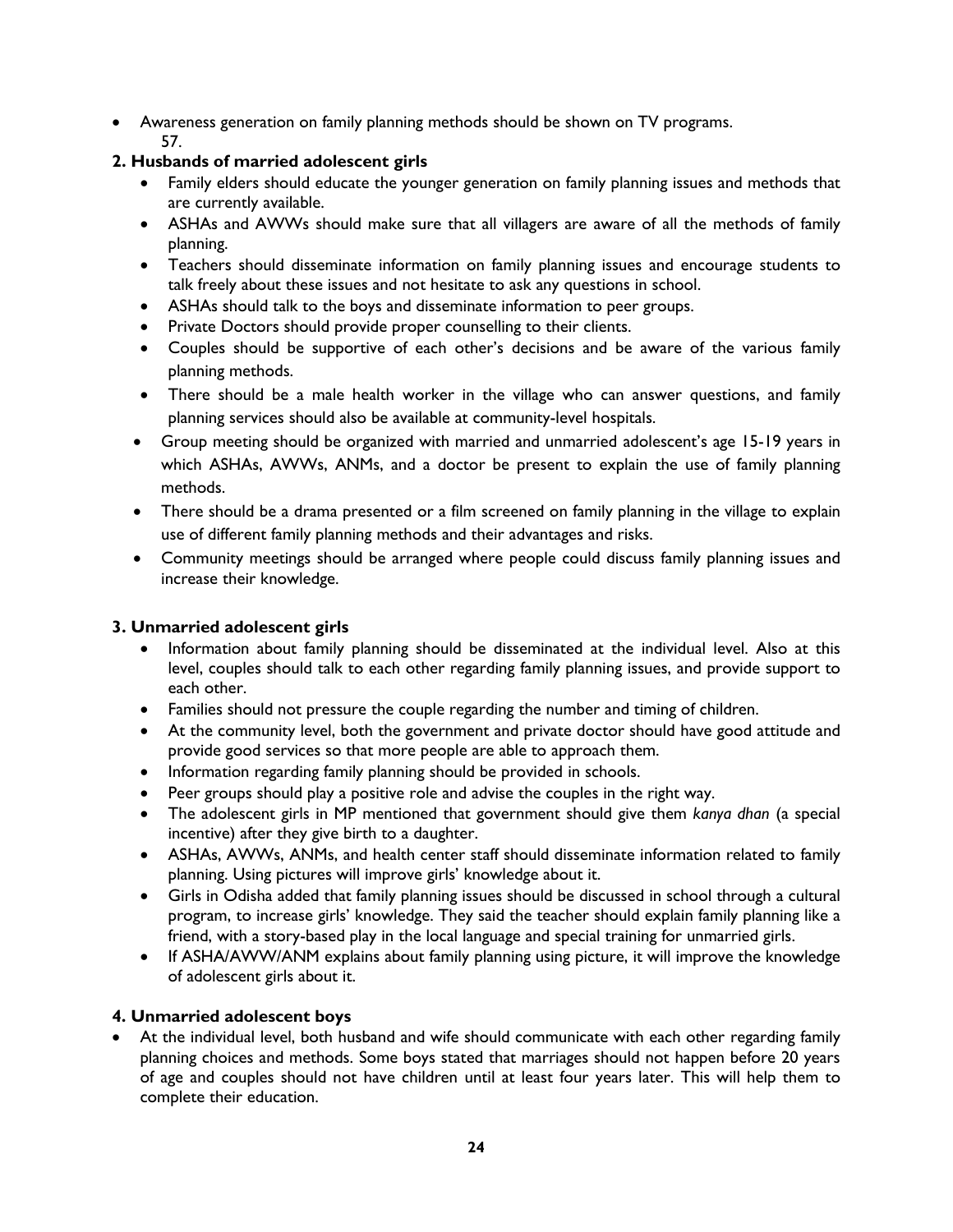- At the family level, family members should encourage couples not to have children for at least three years after marriage and the number of children must be limited to two. There should be no pressure on the couple from family elders, as they do not have much information.
- A number of participants suggested that meetings for adolescent boys should be conducted just like the meetings for adolescent girls, and they should have access to services to Anganwadi Center (AWC).
- Awareness regarding family planning should be created at schools.
- A male health worker should facilitate discussions regarding family planning with the boys.
- A film show in which all family planning methods are explained should be organized at the Anganwadi Centre(AWC); it should explain what the method is, how to use it, and its advantages.
- ASHAs and AWWs should distribute free books or materials on family planning so that unmarried adolescent boys can read and get the information that should be promoted.
- Youth clubs should be organized at which family planning films could be shown from time to time.
- A group meeting should be organized at least once a month in which ASHAs, ANMs, AWWs, and government health staff should participate and orient the boys.

# **5. TOOLS**

### **58. Consent form**

**59.**

# **Suggested time:** About 15 minutes

### **INSTRUCTIONS TO MODERATOR**

- *Thank the participants for coming.*
- *Explain the purpose of the Focus Group Discussion (FGD): We are from "Avenir Health."*
- Tell the amount of time the discussion is expected to last about less than an hour.
- *Introduce the facilitator, the note taker and other team members and explain what each one will be doing.*
- *Explain that a tape recorder will be used since the note taker can't write down everything.*
- *Assure that the discussion will be kept confidential. Remind the participants that anything which is said in the discussion should not be talked about outside of the group.*
- *Explain that there are no right or wrong answers and it is okay to disagree.*
- *It is important to respect others' opinions.*
- *Ask everyone to speak one at a time.*
- *Read out the consent script.*
- *Ask if there are any questions.*
- *Have participants introduce themselves. If they want, they can choose a nickname or fictional name to use during the group discussion instead of their real name.*

*Namaste*, my name is **Namaste**, my name is **nameleon** and I am working with Avenir Health. We are conducting a research study led by Avenir Health for the Government of India. The objective of the study is to find out the knowledge about contraceptives, source of availability and their utilization by adolescent girls.

You are invited to take part in this study. The information in this document is meant to help you decide whether or not to take part. Please feel free to ask if you have any queries or concerns.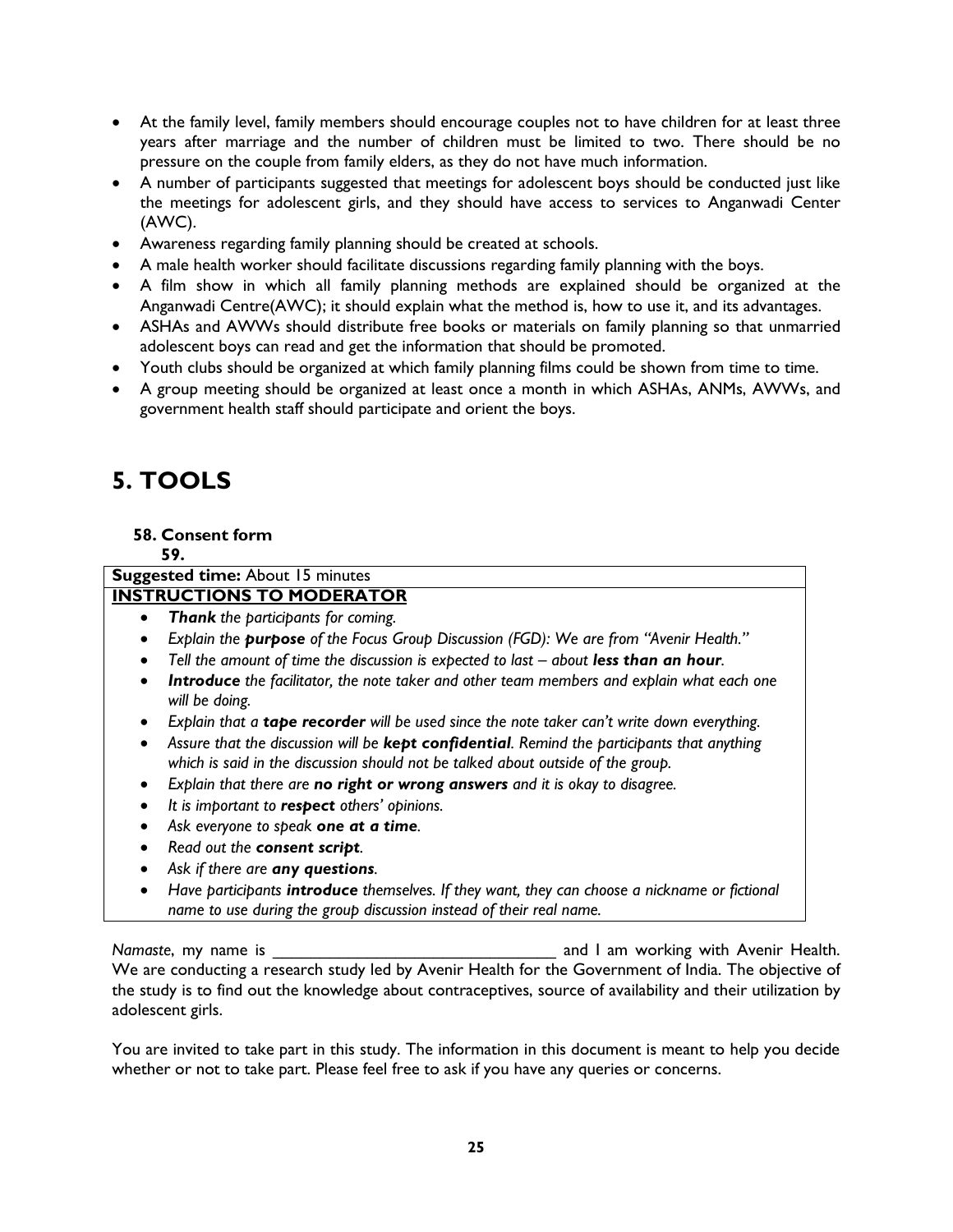# **SELECTION PROCESS AND PURPOSE OF THE RESEARCH**

You are being asked to participate in this study because you satisfy our eligibility criteria which are: [the respondent should be unmarried adolescent boy in the age group of 15-19 years].

# **STUDY PROCEDURES AND COMPENSATION**

 As part of focus group discussion (FGD) we will ask you some general questions about yourself, and will have detailed discussion about your aspirations, family planning services available for adolescents in the area, and suggestions to improve accessibility and utilization of these services by adolescents. For participating in this group discussion, you will not get any financial/material benefit. However, by participating, you are doing a societal benefit, as information you provide will be used for strengthening government health programs. We will not proceed without your consent.

# **CONFIDENTIALITY**

Your answers will not be shared with anyone outside this project. The information you provide will be kept strictly confidential; your name and any personal and professional details will be removed from the interview at the time of analysis. Your name will never appear in any of the documents. During the discussion, I will be recording your response in the recorder. But as I said before, please do not be concerned with this because the recorded information will be securely stored and nobody outside the research team will have access to this information. We will also destroy tapes once collected information is analyzed.

### **RISK AND DISCOMFORT**

There are no risks to you for participating in this study. If you feel uncomfortable about any of the discussion topics, you do not have to answer them. I can skip those topics and go to the next topic. You can refuse to answer some topic or stop participating in the interview at any point during our discussion. Did you understand the purpose of interviewing you? If you don't understand please let me know so that I can explain it to you again.

### **YOUR RIGHTS AS PARTICIPANT/ QUESTION**

This study has been reviewed by the ethics committee formed by Sigma India that works to protect your rights and welfare. If you have additional questions or concerns or in the case of an emergency, please contact:

Name: Dr. Y.P. Gupta Contact No: 011-27486367 (Weekdays during 10AM-300PM) Email: yg@ygconsultants.com

### **For any ethical issues, please contact Ms. Meena Pahwa of Sigma-IRB at 011- 4619 5555, email: irb.sigma@sigma-india.in**

### **CONSENT**

During the group discussion if you are not able to understand any question/topic please feel free to ask me to repeat. I request you to provide honest responses because the information we are collecting is very critical for improving health programs for mothers and newborns in India.

Now, can you tell me if you agree to participate in this FGD? If you say yes, it means that you have agreed to be part of the study.

| $Yes \rightarrow Start FGD$ | $No \rightarrow End FGD$ |                                                                                              |        |
|-----------------------------|--------------------------|----------------------------------------------------------------------------------------------|--------|
|                             | (Name)                   | (Signature)                                                                                  | (Date) |
|                             |                          | Do you need a copy of the consent form? If you want, we can provide you a copy of this form. |        |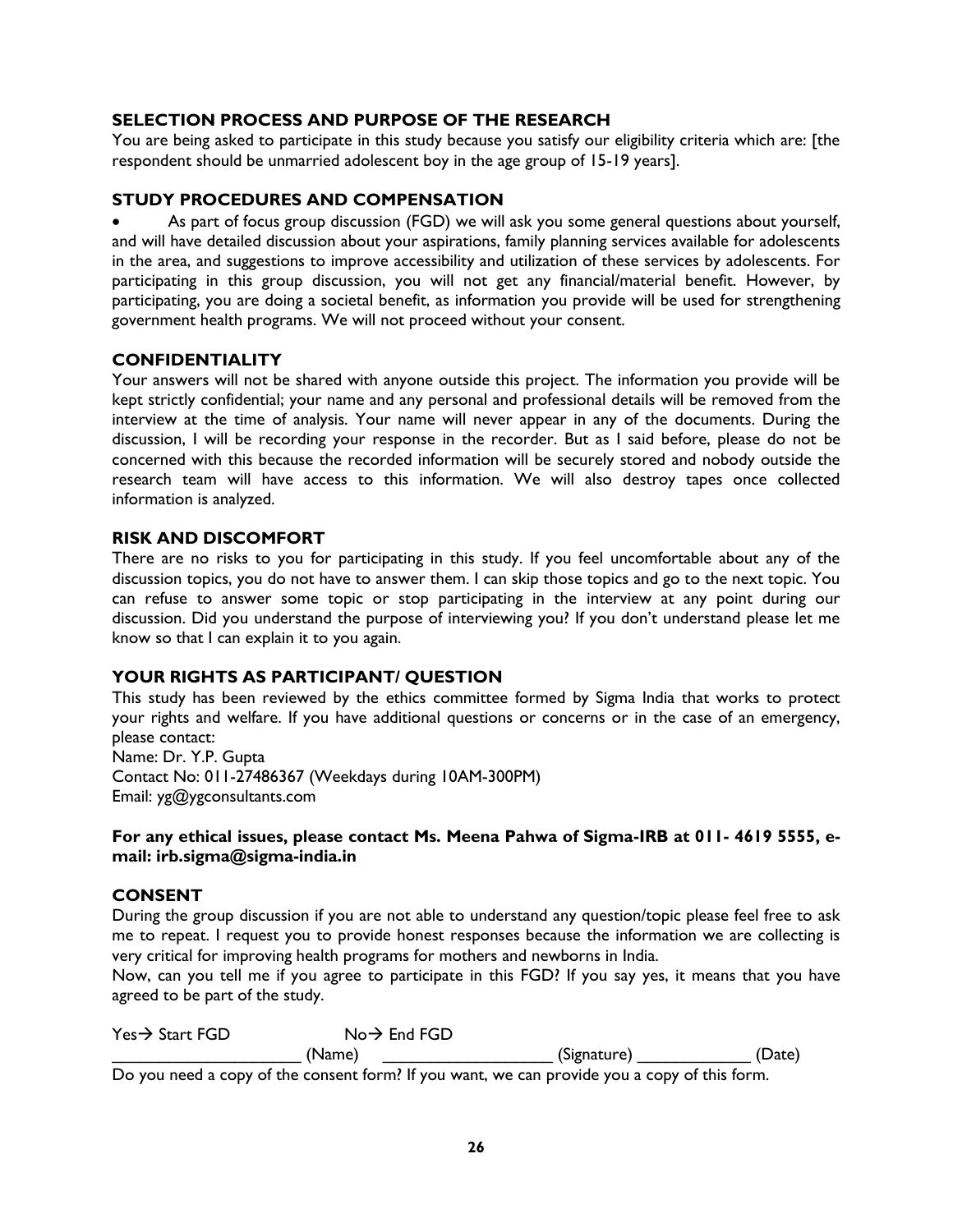*Instructions to moderators***:** *If the respondent is not able to write, please take written consent from another group member.*

#### **60. Discussion guidelines common to all categories of participants** 61.

# **ACTIVITY 1: FAMILY ASPIRATIONS (Technique: Photo elicitation**)

*Suggested time*: About 30 minutes

*Materials*: 2 photo cards

# *Note to facilitator:*

*In this activity, you will use photos of rural families to encourage discussion among group members. To do this, show each photo one-by-one and after each photo, start a discussion using the questions below.*  The photos are:

- 1. Rural couple from poor neighborhood, 4 or 5 children
- 2. Rural couple from poor neighborhood, 2 children
- 62.

# **Discussion questions/prompts:**

- 1. How would you describe the family in this picture?
- 2. Do you think they are happy with the number of children they have? Why?
- 3. What aspirations do you think they have for themselves or their families? **Probe**: e.g. education, health, prosperity
	- 63. Are these aspirations going to be easy or difficult for them to achieve? Why

# **ACTIVITY 2: TERMINOLOGY (Technique: free-listing)**

# **Suggested time:** About 15 minutes

# *Note to facilitator:*

*In this activity, you will conduct a free-listing exercise by asking participants to think of different words, phrases or idioms that people in their community commonly use to describe the concepts below.*

**Ask participants**: What words, phrases or idioms do people commonly use to describe:

- 1. When a man or woman spaces or limits the number of children they have
- 2. Birth control you can use to prevent pregnancy up to three or four after unprotected sex
- 3. Taking medicine or having a procedure to end a pregnancy
- 4. The loss of pregnancy in the first 5 months through natural causes
- 5. A method or methods used to prevent pregnancy

#### **Ask participants**: List down different sources of information about family planning methods **Probes:**

 Most preferred source (radio/TV/newspaper/mobile/wall paintings/hoardings/pamphlets/peer group meetings/ community meetings) and why?

**Ask participants**: List down service providers who provide family planning services in their area (where people usually go)

# 64. **Probes:**

- Which family planning services are available in their area? (female sterilization, male sterilization, pills, injectable, condoms – free, social marketing and priced), IUD/PPIUD, ECP, any other)
- Who provides services (public, private, NGOs, others) and what type of services?
- Choice of methods to adopt, preferred service providers and time to wait.

#### **Ask participants**: Reasons for NOT currently using any method by several couples in your area **Probes:**

Lack of awareness about family planning methods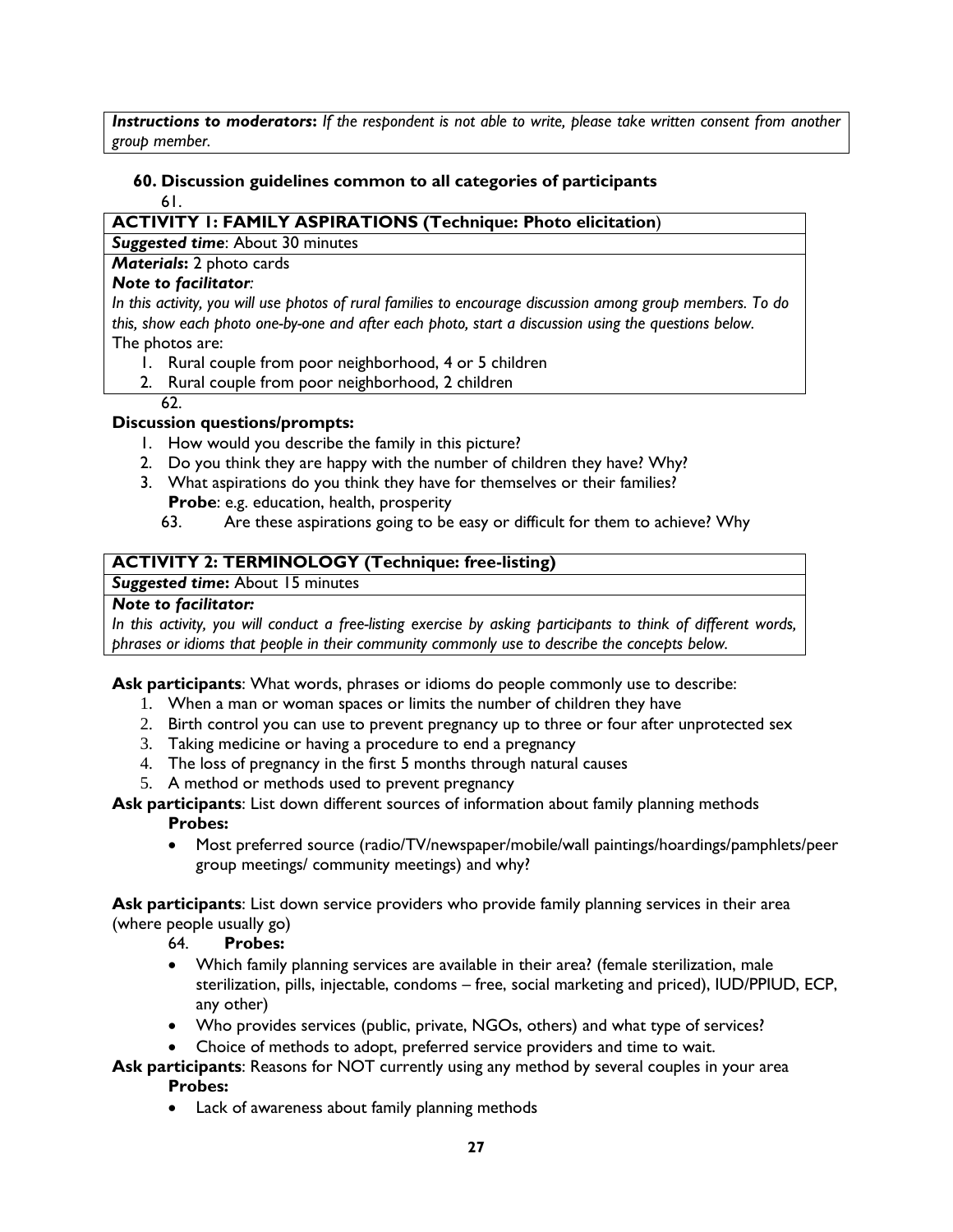- **•** Family pressure
- Peer group influence
- Religious beliefs
- Availability of services in your area (limited or non-availability)
- Want more children
- **Ask participants**: Benefits of using contraception

# **Probe**

Benefits of using spacing methods and terminal methods at different ages

**Ask participants**: Attitude of wife or (*husband's*) mother about using contraceptives?

**Probe**

Against or support in using contraception, want a child quickly, complete family size quickly and sterilize, not interested using spacing methods

**Ask participants**: What are the advantages and risks in following actions:

- Using the oral contraceptive pill to space or limit number of children
- Getting pregnant soon after having a child
- Getting sterilized to limit the number of children
- Having a birth under 18 years of age
- Using a condom for family planning
- Having 6 children
- Having an abortion
- Using fertility awareness to space or limit number of children 65.

# **ACTIVITY 3: INTERACTION WITH SERVICE PROVIDERS (Technique: Discussion)**

# *Suggested time*: About 15 minutes

# *Note to facilitator:*

*In this activity, you will explore community perception about different health functionaries in their area. This helps us to improve implementation of program.*

# *Rating:*

*Check and count how many participants rated "Low", "OK" and "Satisfied".*

### **Ask participants:** To list all who are working in the field of family planning methods in their area. **Probes:**

- ASHAs (types of services provided; overall interaction with her, rate the level of satisfaction with her work)
- ANMs (types of services provided; overall interaction with her, rate the level of satisfaction with her work)
- AWWs (types of services provided; overall interaction with her, rate the level of satisfaction with her work)
- Private medical practitioners (types of services provided; overall interaction with her, rate the level of satisfaction with her work).

# **3. Additional guidelines**

# **3.1 Unmarried adolescent boys**

66.

# **ACTIVITY 4: SUGGESTIONS & OPINIONS (Technique: Discussion)**

*Suggested time*: About 10 minutes

# *Note to facilitator:*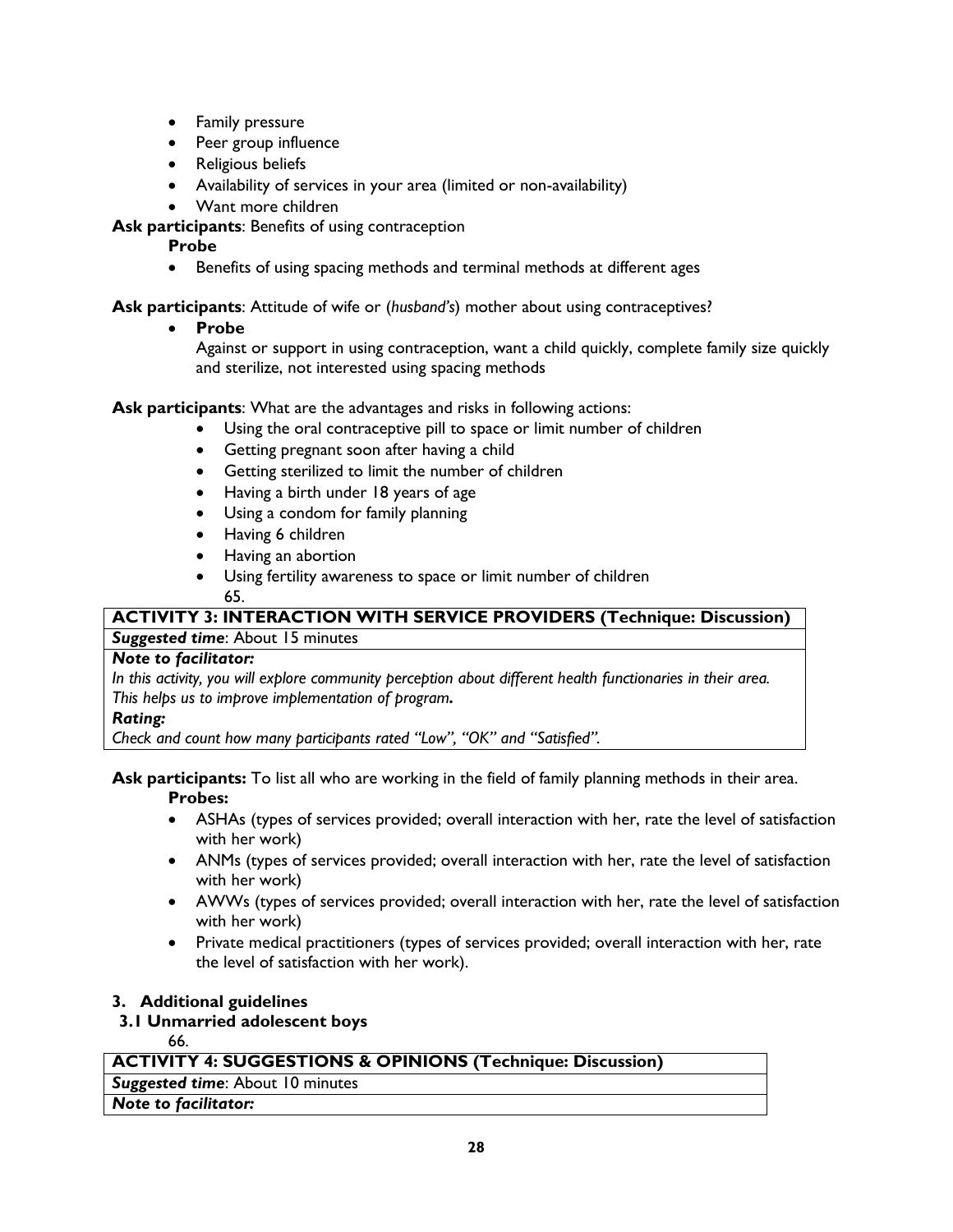*In this activity, you will explore respondents' suggestions to improve health programming their area with special focus on family planning services. This helps us to improve implementation of program.*

**Ask participants**: their suggestions how to improve family planning services particularly among adolescent boys both married and unmarried

### **Probe:**

- Individual level
- Family level
- Community level youth clubs, groups, religious functionaries etc.
- Govt ASHA, ANMs, AWWs and other staff from SC/PHC
- NGOs
- Schools
- Private health sector
- Any other

## **CLOSING**

- *Thank participants for their cooperation and participation.*
- *Remind them that the discussion will be kept confidential.*
- *Anything said in the discussion should not be talked about outside of the group.*

# **3.2 Husbands of married adolescent girls**

67.

# **ACTIVITY 4: DECISION-MAKING FOR FAMILY PLANNING (Technique: Story telling & discussion)**

*Suggested time*: About 45 minutes (20-25 minutes for each story)

### *Note to facilitator:*

*In this activity, you will read out a fictional story about a rural Indian (from MP/Odisha) husband and wife. Read out part one, then start a discussion using the questions provided. Next, read out part two, where the story picks up again two months later, and continue the discussion using the questions provided.*

### **Story, part one:**

[Husband's *name*\_\_\_\_\_] is 21 years old and recently married to [wife's *name*\_\_\_\_\_] who is only 17 years old. [*Husband*] has seen a wall writing in his locality about family planning methods that a couple can use to space the birth of their next child and thinks it would be good to wait a while before he and his wife have their next child. [*Husband*] isn't sure how his wife would feel about this and isn't sure what to do.

### **Discussion prompts:**

- 1. Why is [*husband*] thinking about using family planning?
- 2. What do you think will happen next?
- 3. Who could he talk to about his feelings?

### **Probes:**

- Why?
- What could he say?
- Will this be easy or difficult for him? Why?
- Would he talk to his wife? Why/why not? What would he say?
- What would her wife say? Why?
- In this community, who usually starts the conversation about using family planning?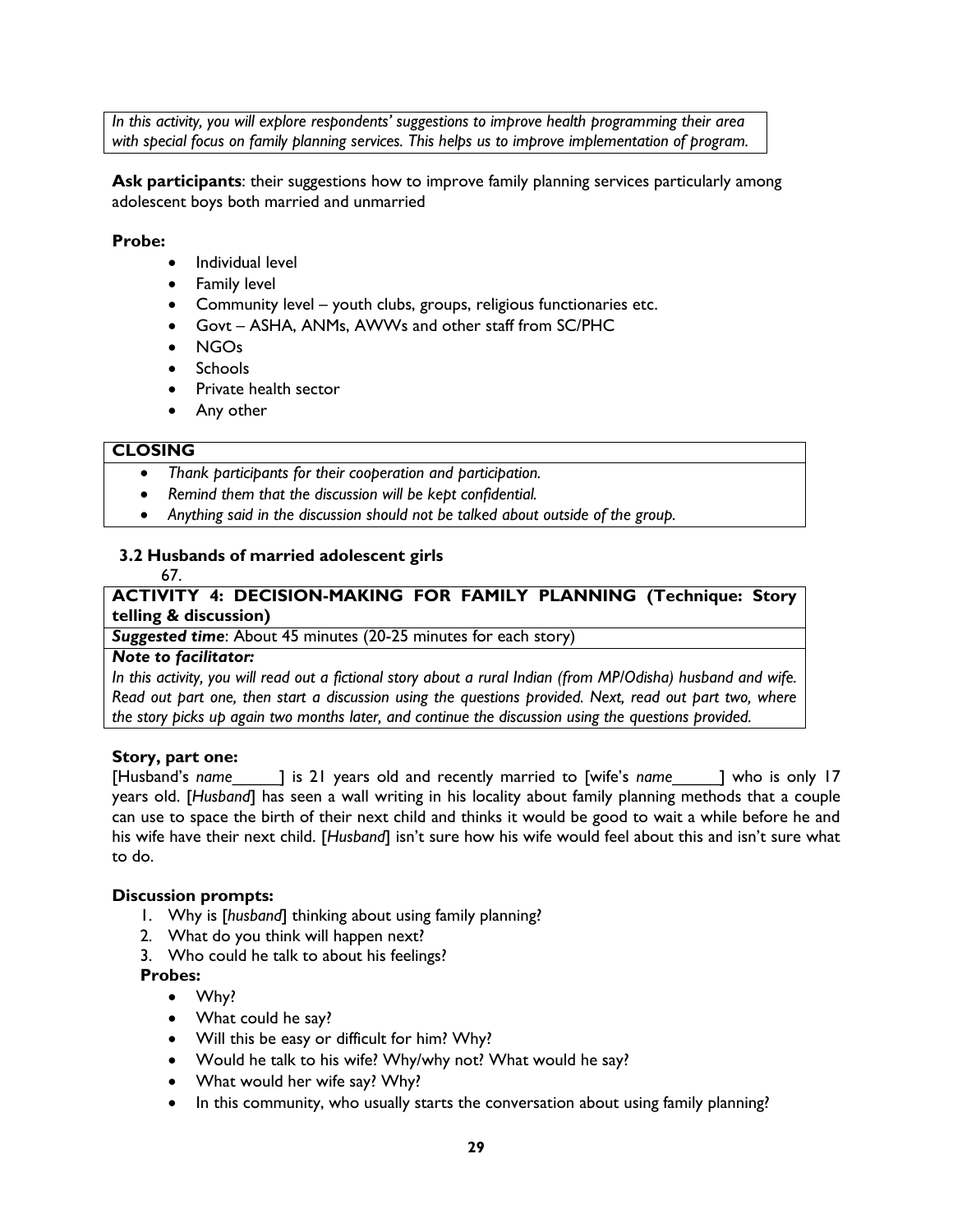- Will he talk to his peers?
- His religious beliefs allow him? 68.
- 4. Who has the most influence over deciding when and how many children to have? Why?
	- 69.
	- 70. **Probes:**
		- a. What about the extended family?
		- b. How involved do you think his wife will be in making the decision to use family planning? Why?
		- c. How involved should the wife be?
		- d. What about his peer group?
		- e. How involved his religious beliefs and practices? 71.
- 5. If [*husband*] was your friend, what would you advise him to do? Why?

### **Story, part 2:**

Two months later, [*husband*] visited the family planning clinic and talks to the doctor about different methods of family planning. The doctor prescribes him to use condoms. He uses this for around 6 months but then stops.

### **Discussion prompts:**

- What do you think prompted [*husband*] to start using family planning?
	- **72.**
		- 73. **Probe:**
			- What motivations do you think he had to start using family planning?
			- Did his wife play a role in the decision to start using family planning? How? 74.
- Why do you think he stopped using the condom?
	- **75.**
	- 76. **Probe:**
		- Did his wife play a role in the decision to stop? How?
- Do you think the condom was a good method to use? Why?
	- **77.**
		- Probe:
			- What other methods could he or his wife could use?
			- Are these better or worse than the condom? Why?

| <b>ACTIVITY 5: SUGGESTIONS &amp; OPINIONS (Technique: Discussion)</b>                          |  |  |  |
|------------------------------------------------------------------------------------------------|--|--|--|
| <b>Suggested time:</b> About 10 minutes                                                        |  |  |  |
| <b>Note to facilitator:</b>                                                                    |  |  |  |
| In this activity, you will explore respondents' suggestions to improve health program in their |  |  |  |
| area with special focus on family planning services. This helps us to improve implementation   |  |  |  |

of program.

**Ask participants**: Their suggestions how to improve family planning services particularly among adolescent boys and husbands of married adolescent girls in their area.

**Probe:**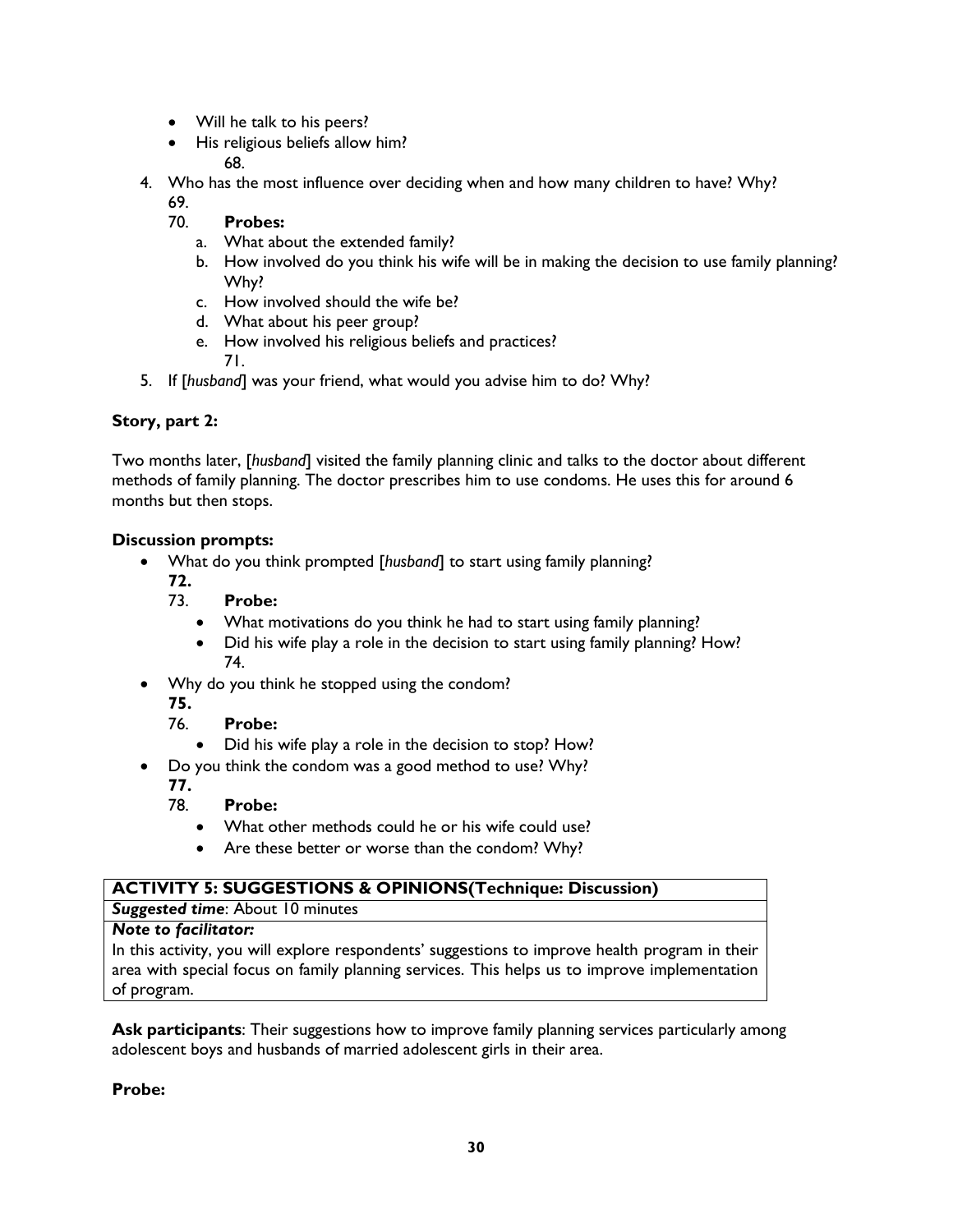- Individual level
- **•** Family level
- Community level youth clubs, groups, religious functionaries etc.
- Govt ASHA, ANMs, AWWs and other staff from SC/PHC
- NGOs
- Schools
- Private health sector
- Any other

#### **CLOSING**

- *Thank participants for their cooperation and participation.*
- *Remind them that the discussion will be kept confidential.*
- *Anything said in the discussion should not be talked about outside of the group.*

### **3.3 Married adolescent girls**

#### 79.

### **ACTIVITY 4: DECISION-MAKING FOR FAMILY PLANNING (Technique: Story telling & discussion)**

*Suggested time*: About 45 minutes (20-25 minutes for each story)

### *Note to facilitator:*

*In this activity, you will read out a fictional story about a rural Indian (from MP/Odisha) husband and wife. Read out part one, then start a discussion using the questions provided. Next, read out part two, where the story picks up again two months later, and continue the discussion using the questions provided.*

### **Story, part one:**

[*Wife name*\_\_\_\_] is 18 years old and recently married to [*husband's name*\_\_\_\_]. [*Wife \_\_\_\_*] has seen a poster at a local clinic about family planning methods that couple can use to space the birth of their next child and thinks it would be good to wait a while before her and her husband have their next child. [*Wife*\_\_\_\_] isn't sure how her husband would feel about this and isn't sure what to do.

# **Discussion prompts:**

- 1. Why is [wife ] thinking about using family planning?
- 2. What do you think will happen next?
- 3. Who could she talk to about her feelings?

### **Probes:**

- Why?
- What could she say?
- Will this be easy or difficult for her? Why?
- Would she talk to her husband? Why/why not? What would she say?
- What would her husband say? Why?
- In this community, who usually starts the conversation about using family planning?
- Will she talk to her peers?
- Her religious beliefs allow her?

### 80.

- 4. Who has the most influence over deciding when and how many children to have? Why? 81. **Probes:**
	- What about the extended family?
	- How involved do you think her husband will be in making the decision to use family planning? Why?
	- How involved should the husband be?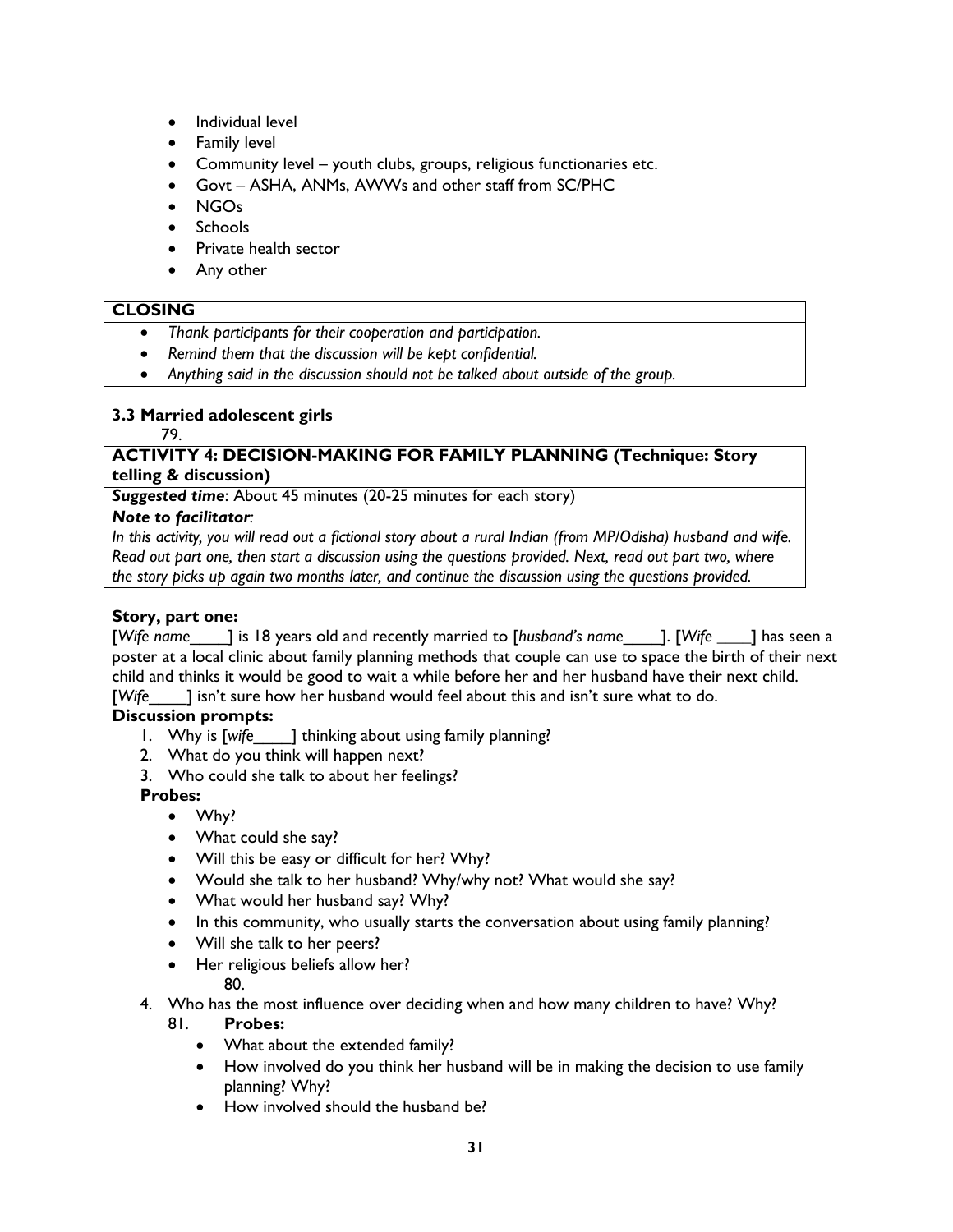- What about her peer group?
- How involved her religious beliefs and practices?
	- 82.
- 5. If [*wife*\_\_\_\_] was your friend, what would you advise her to do? Why?

# **Story, part 2:**

Two months later, [*Wife*\_\_\_\_] returns to the clinic and talks to the doctor about different methods of family planning. The doctor prescribes her the oral contraceptive pill. She uses this for around 6 months but then stops.

# **Discussion prompts:**

- What do you think prompted [*wife*\_\_\_\_] to start using family planning?
	- 83. **Probe:**
		- Why motivations do you think she had to start using family planning?
		- Did her husband play a role in the decision to start using family planning? How? 84.
- Why do you think she stopped using the pill?
	- 85. **Probe:**
		- Did her husband play a role in the decision to stop? How?
		- Did her mother-in-law play a role in the decision to stop? How?

86.

- Do you think the oral pill was a good method to use? Why?
	- 87. **Probe:**
		- What other methods could she use?
		- Are these better or worse than the oral pill? Why?

### **ACTIVITY 5: RISK PERCEPTION (Technique: Card ranking & discussion)**

*Suggested time*: About 20 minutes

*Materials***:** 3 risks cards (Most risky, somewhat risky, least risky) 8 action cards Tape (to tape cards to walls)

### *Note to facilitator:*

*In this activity, you will ask participants to rank a set of actions based on the level of risk they think each action poses to health. Participants will place each action card in order from least risky to most risky. Try*  to get participants to all agree on the order of the cards. If this is not possible, you can use the majority *opinion to make the final decision.* 

*This is a good opportunity to energize the group after a lot of discussion so make sure all the participants are involved and moving around to place / move the action cards on the ground or floor. At the end of the activity, ensure the note taker makes a record of the final rankings*

### **Step 1:**

*Paste 3 cards on the wall – at the far-left place "Least risky", in the middle "somewhat risky", and at the far right "most risky".* 

# **Step 2**:

*One by one, ask participants to place the following picture cards in order from least risky to most risky, guiding discussion for each card using the following prompts. Continue discussion until the group agrees on the order of the cards. Each action should be more risky than the action to its left.*

# **Discussion prompts:**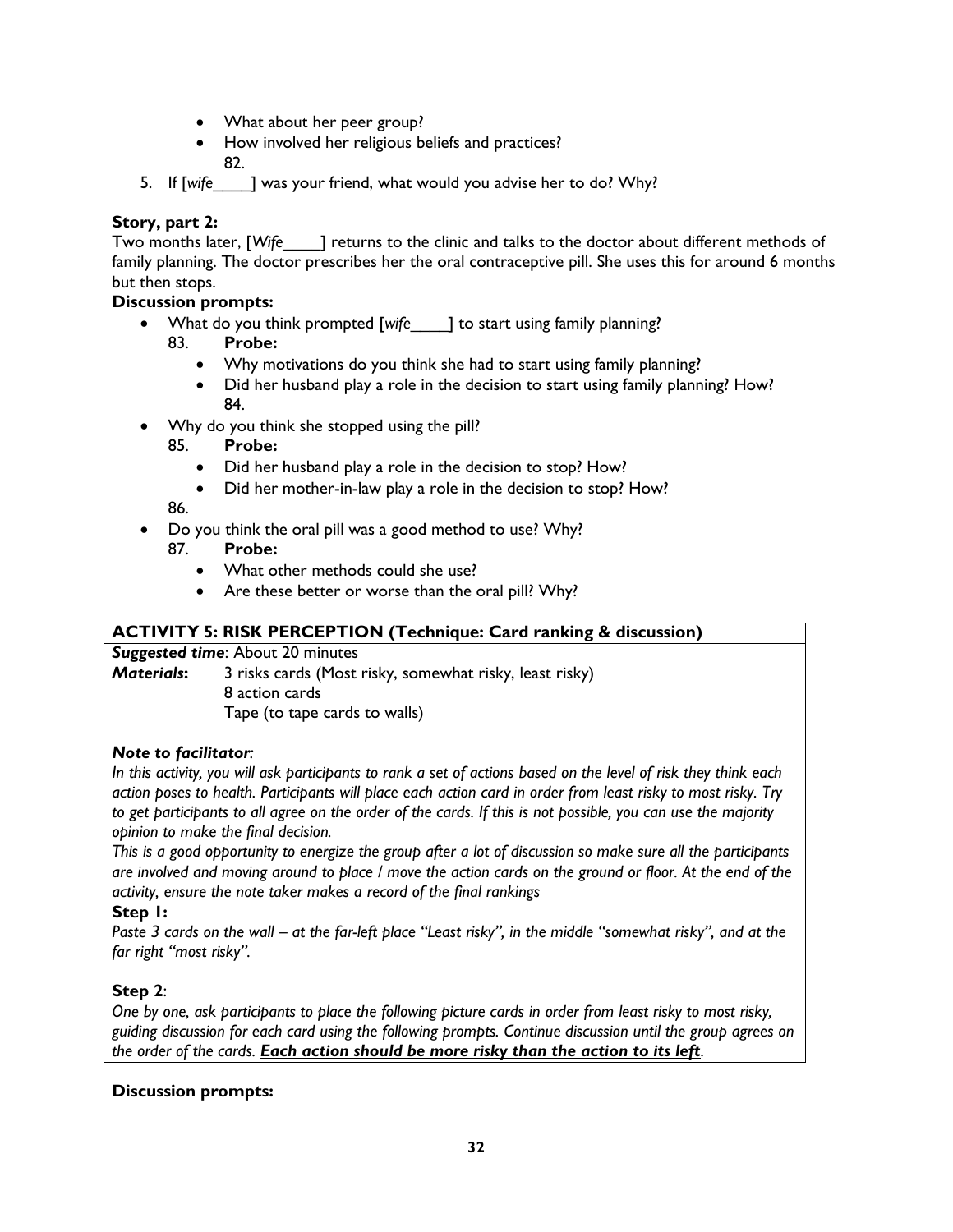- Why is this action risky?
- Why is 'x' more/less risky than 'y'?
- *For family planning methods (oral, rhythm, condom, sterilization)*: Do you think people would be more likely to use family planning if these risks did not exist? What?

### **Action cards**:

- Using the oral contraceptive pill to space or limit number of children
- Getting pregnant soon after having a child
- Getting sterilized to limit the number of children
- Having a birth under 18 years of age
- Using a condom for family planning
- Having 6 children
- Having an abortion
- Using fertility awareness to space or limit number of children

### **ACTIVITY 6: SUGGESTIONS & OPINIONS(Technique: Discussion)**

*Suggested time*: About 10 minutes

### *Note to facilitator:*

*In this activity, you will explore respondents' suggestions to improve the health program in their area with special focus on family planning services. This helps us to improve implementation of the program.*

**Ask participants**: Their suggestions how to improve family planning services particularly among adolescents in the area.

#### **Probe:**

- Individual level
- Family level
- Community level youth clubs, groups, religious functionaries etc.
- Govt ASHAs, ANMs, AWWs and other staff from SC/PHC
- NGOs
- Schools
- Private health sector
- Any other

### **CLOSING**

- *Thank participants for their cooperation and participation.*
- *Remind them that the discussion will be kept confidential.*
- *Anything said in the discussion should not be talked about outside of the group.*

# **3.4 Unmarried adolescent girls**

88.

# **ACTIVITY 4: SUGGESTIONS & OPINIONS (Technique: Discussion)**

### *Note to facilitator:*

*In this activity, you will explore respondents' suggestions to improve health program in their area with special focus on family planning services. This helps us to improve implementation of program.*

**Ask participants**: their suggestions how to improve family planning services particularly among unmarried adolescents in your area.